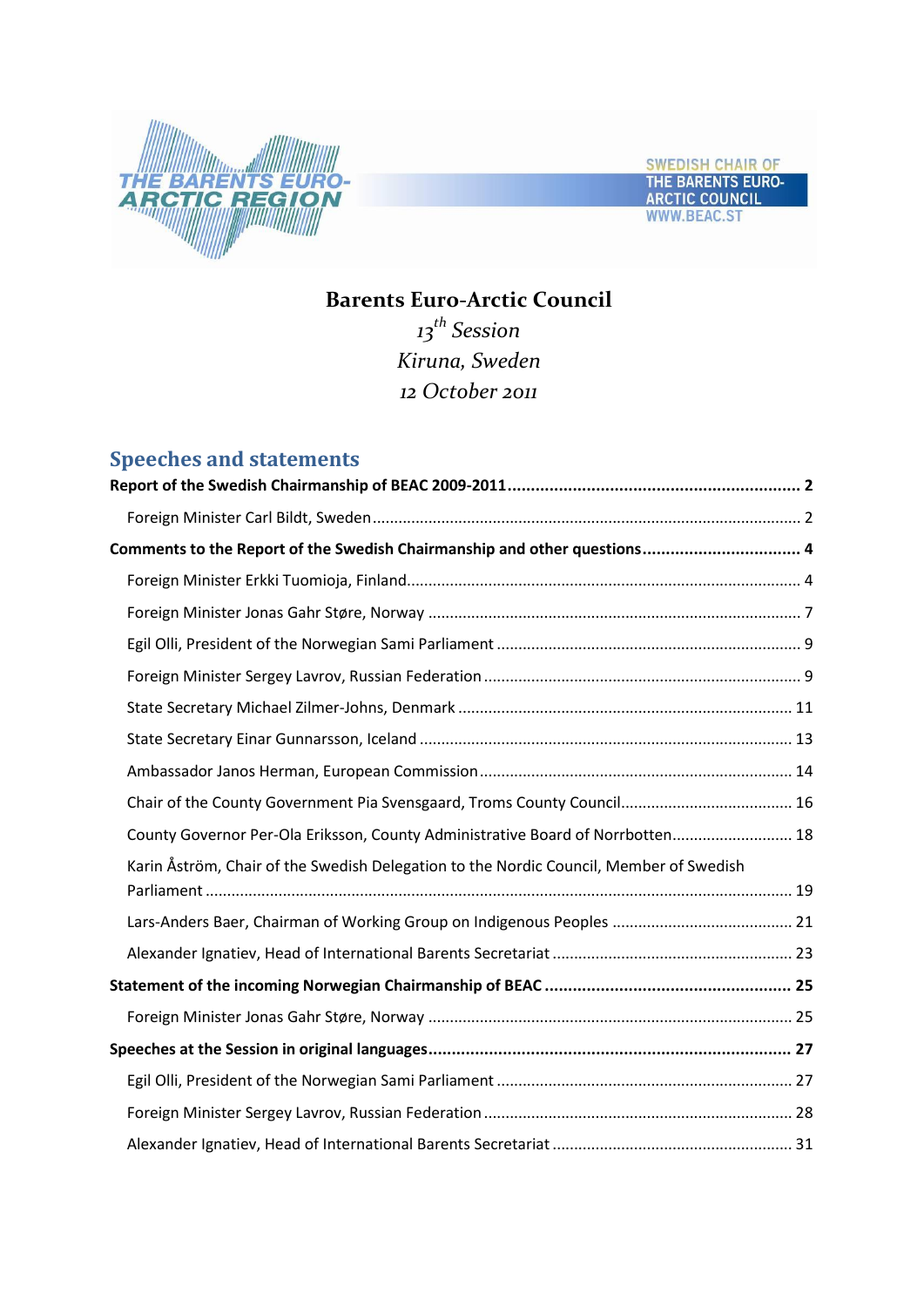# <span id="page-1-0"></span>**Report of the Swedish Chairmanship of BEAC 2009-2011**

### <span id="page-1-1"></span>**Foreign Minister Carl Bildt, Sweden**

Ladies and gentlemen,

**.** 

When we launched this Council in Kirkenes back in 1993, we declared that Barents co-operation was, at its essence, part of the integration of Europe. Much as we have achieved since then – on the environment, civil security, industry & commerce, public health and living conditions in the North – the Barents Region is developing so fast, not least economically, that the demand for co-operation is greater today than ever.

Back then, we were on the edge of Europe. Today, the Barents Region is anything but peripheral. We find ourselves, almost to our own surprise, a hub of European trade and transport, energy extraction, mining and processing, forestry and fishery. Back then the question was, How can we best support this vulnerable region? While still valid, an even more important question today is, How can the region best support and contribute to the development of Europe?

To maximise the potential of this fast-changing part of the world, and ensure that change is sustainable, our responsibility as politicians to foster co-operation and strengthen networks across borders is greater and more urgent than ever. To be successful, the Barents Council must work in equal measure to promote economic Prosperity, environmental and social Sustainability, and our common Security.

Ladies and gentlemen, in the last two years, we have made good progress in advancing these three goals. We have continued to jointly tackle the most polluted areas in the region, the so called Barents Hot Spots. For the first time ever, we will soon be able to completely clean up two hot spots – deposits of pesticides in Karelia and of mercury in Murmansk – eliminating them for ever from our list of environmental emergencies in the Barents Region. The Swedish chairmanship has launched a 1,3 million Euro facility, the so-called Barents Window, to carry out projects that improve the energy efficiency of our industries, transport systems and housing infrastructure. Climate change is faster in the Arctic than in other parts of the worlds. We are therefore developing an Action Plan on Climate Change for the Barents Region. It will focus among other things on the so called Short Lived Climate Forcers, particles that speed up ice melting and thus contribute to the acceleration of climate change in the North. We have also begun a discussion on how to further develop sustainable practices in the exploitation of raw materials, a field where our region is already on the forefront globally.

Ladies and gentlemen, the Barents Region is unique in Europe in its material riches: metals and minerals, forestry, energy and fish. In addition, no less than 80% of the world's technology for underground mining is estimated to come from here.1 Along with its most important asset of all, namely its highly skilled work force, these resources are the driving force behind the region's shift from the periphery to the centre of the European economy. As our ministers of competitiveness agreed when meeting for the first time ever in Umeå in May 2010, it is our responsibility to ensure that these riches contribute to the development of the Barents Region itself, by strengthening its position as a global centre of excellence in technology and know-how for sustainable raw material extraction, harvesting and processing.

 $1$  Denna uppskattning har gjorts av GTK, finska motsvarigheten till Statens geologiska undersökningar SGU.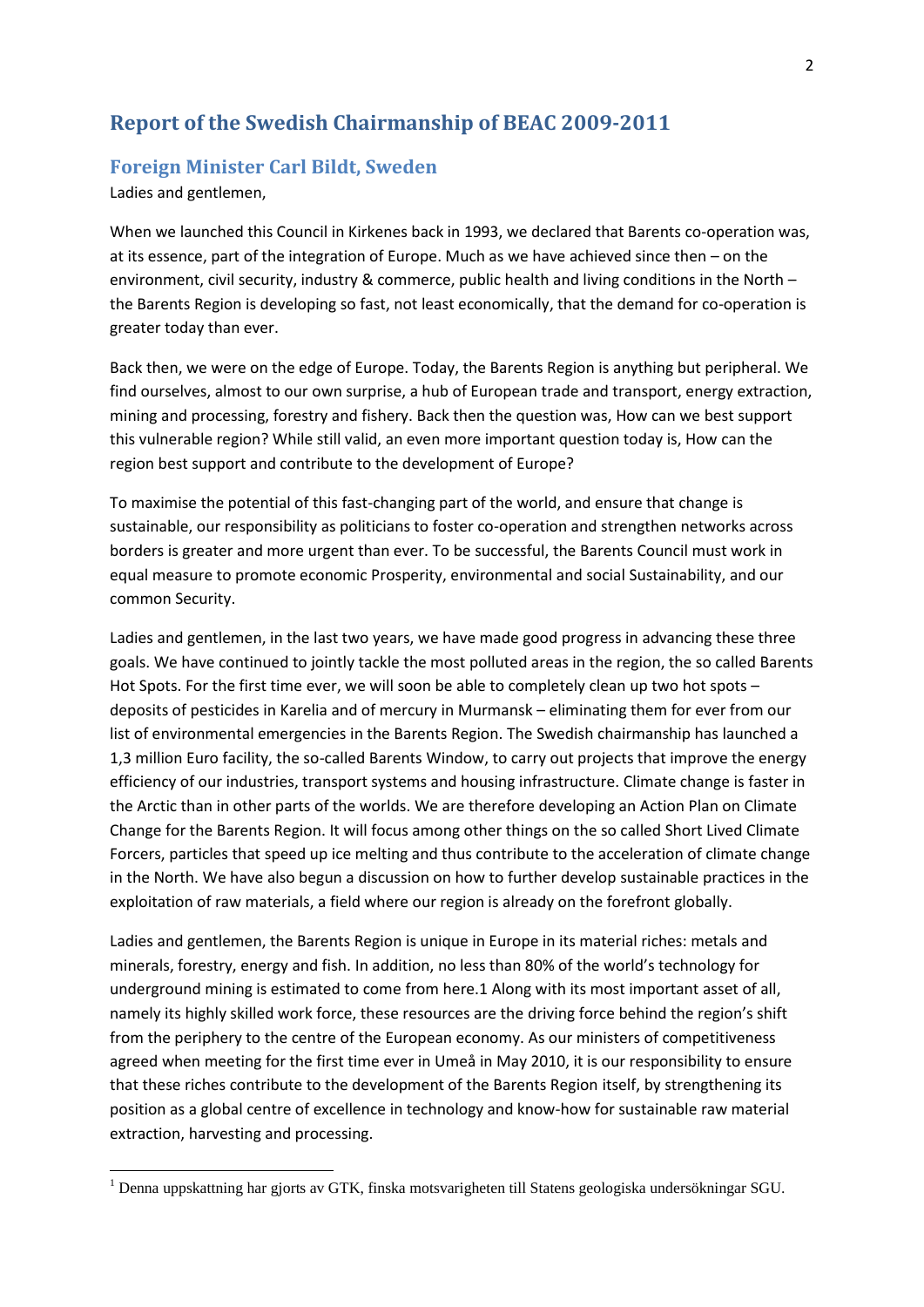In addition to metals and minerals, we also have huge forestry resources, and our countries continue to be at the forefront of sustainable forest management, applying some of the most environmentally friendly practices in the world. These resources will be crucial as we move towards a green economy and more efficient energy use. The Barents Forest Sector Task Force, chaired by the Russian Federation, is about to adopt an Action Plan to stimulate action that will increase the contribution of the forest sector as the Barents Region moves towards a green economy.

To underline our region's importance to the European supply of raw materials, we met in Brussels in March 2011 with EU lawmakers, business and media: we discussed our potential economic contribution to Europe, as well as the support we need from the rest of Europe to realise that potential. In this context, the membership on our Council of the European Commission is a factor, the value of which we have yet to fully realise.

Less than a month ago, our researchers, geological authorities and businesses met in Luleå to suggest ways of strengthening Research, Innovation and Education networks in extraction and processing. Because important as our natural resources are, it is ultimately our world leading technology and know-how in sustainable extraction, processing and marketing that will allow those resources to contribute to development in the Barents Region itself, and not only on distant markets. Our greatest advantage is our human capital. Our universities, companies and research institutes, our highly educated work force, as well as our world-leading technologies are the true source of our future prosperity, more than the riches in our soil or under the seabed. Our co-operation in this area is only just beginning, and I believe the incoming Norwegian chairmanship of the Barents Council has ambitious plans to develop it further.

Our common cultural heritage, and the age-old cross-border networks between the people living in the Barents Region, is a crucial source of our future development and prosperity. In 2011, the Joint Working Group on Culture adopted its third programme for cultural co-operation. Focusing not least on the cultural and creative industries as a source of growth, its aim is to promote cultural diversity and multicultural dialogue as a tool for social and economic development, and to create new cultural meeting places.

Meeting here in Kiruna, in the heart of the Saami area of Sàpmi, we are reminded that the Barents Euro-Arctic Co-operation consists to an important degree of the cross-border ties between the indigenous peoples who live in this vast area. In the past two years, we have seen the launch of the first Barents Indigenous Peoples' Congress in Kirkenes, with a follow-up congress planned for 2012. We have also seen a broadening of the participation of the Nenets, Saami and Veps peoples in the meetings of the Committee of Senior Officials and the Barents Regional Committee. These developments will strengthen the voice of indigenous peoples in our co-operation and enhance the work of the Barents Coucil itself.

Ladies and gentlemen, a condition for the prosperity and sustainable development of the Barents Region is our common security: from the transnational threat of infectious disease, from natural and man-made disasters, and from environmental degradation. Human security has therefore been at the very core of our co-operation ever since its launch in 1993.

Last month, we successfully carried out the latest in our series of Barents Rescue civil protection exercises, that we began a decade ago, during the Swedish Chairmanship in 2001. Our agencies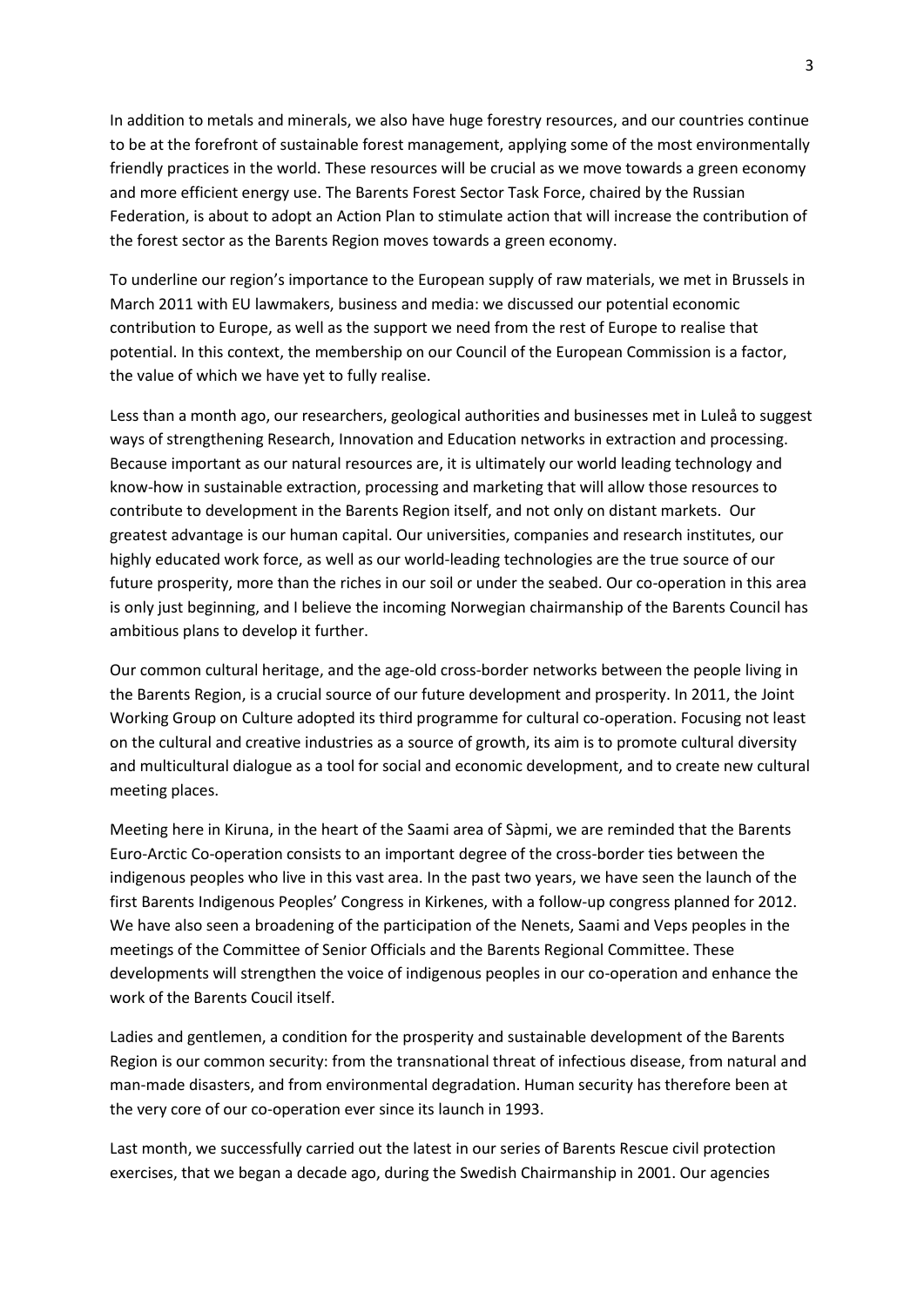trained together in Jokkmokk, Luleå and Boden, based on a scenario of massive flooding caused by a dam failure due to climate change, requiring assistance from the Barents countries. For the first time ever, we tested our ability to efficiently receive emergency aid from third countries. This capability will substantially enhance our joint emergency preparedness in the future.

Ladies and Gentlemen, our efforts to contain multi-resistant TBC and hold back the spread of HIV have intensified during the effective Finnish-Russian chairmanship of the Joint Working Group on Health and Related Social Issues. We must do our utmost to realise the goal of controlling the spread of TB in the Barents Region by 2013, as agreed in our 2003 tenth anniversary declaration. We understand that this issue will be one of several important tasks outlined in the new work programme for the Joint Working Group for the period 2012 to 2015.

Health and social issues is one area where the Barents Council has co-operated effectively with other regional formats in the North, such as the Northern Dimension Partnership in Public Health and Social Wellbeing, the Arctic Coucil and the Nordic Council of Ministers. These experiences should inspire us to explore new synergies between our different formats for regional co-operation.

We must also strengthen the capacity of regional actors to access regional and multilateral funding sources, something that becomes increasingly important in times of tightening national budgets. Sweden has therefore added a position as financing advisor at the International Barents Secretariat in Kirkenes. We hope that this addition to the excellent IBS team will help regional actors across the Barents Region help themselves to the many, but often bureaucratically daunting funding sources out there.

Ladies and Gentlemen, The Barents Council has worked hard to contribute to our future prosperity, advance the goal of environmental sustainability, and increase our mutual security since we began our joint efforts in Kirkenes back in 1993. It is with high expectations that I now hand over the chairmanship to Norway, which will steer us toward the twentieth anniversary of our co-operation. Our achievements so far give us confidence; the challenges and opportunities ahead inspire us, as we move toward what seems to be a bright future indeed for the Barents Region.

# <span id="page-3-0"></span>**Comments to the Report of the Swedish Chairmanship and other questions**

### <span id="page-3-1"></span>**Foreign Minister Erkki Tuomioja, Finland**

Mr. Chair, Distinguished Ministers, Ladies and Gentlemen,

The Barents cooperation is just about to reach its full maturity. Eighteen years of rapidly expanding activities in the region have demonstrated the viability of the Council. The Barents Euro-Arctic Council not only embraces people-to-people, community-to-community, or cross-border relations. The Barents region is the part of the Arctic, which is closest to us and the region has an increasingly global reach.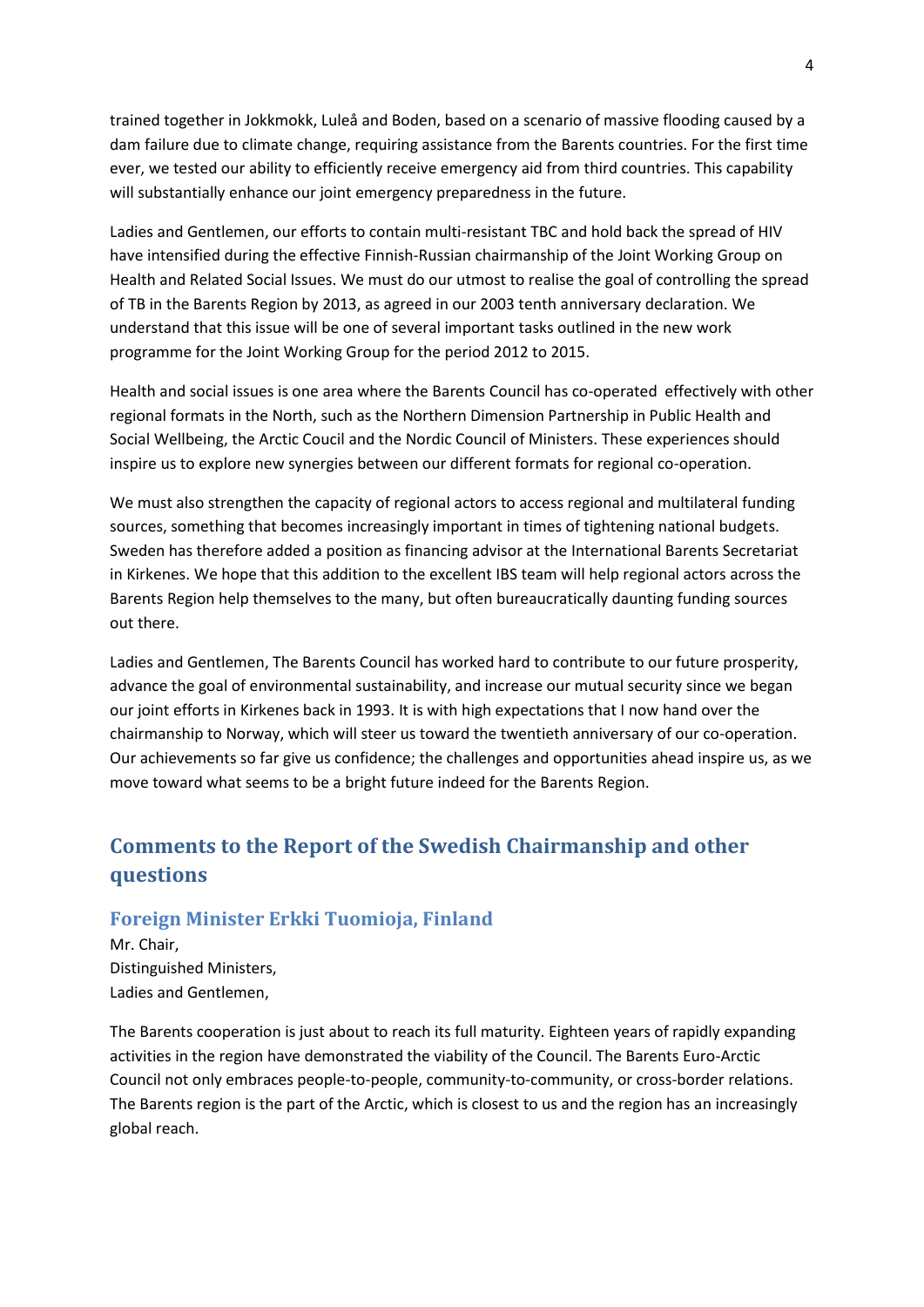A comprehensive approach to challenges facing the Barents region is of key importance. Climate change, together with sustainable use of natural resources, biodiversity conservation, pollution prevention as well as building up energy efficiency and renewable energy resources, economic growth, enhanced transportation and logistics in the region are inherently intertwined. Our Council, with its working groups of local and regional level participation, represents remarkable knowledge and expertise, and has a potential for increasing impact in the coming years.

The main impact from the work of the Council stems from the working groups. Finland is co-chairing the Joint Working Group on Health and Related Social Issues, and will take over the Working Group on Environment. Simultaneously, we are looking forward to participate actively in other Barents working groups.

Indigenous peoples are natural partners in the Barents cooperation. They enrich the economic activities, while at the same time assuring the environmental protection in the region. The full participation of indigenous peoples in the activities of the Barents Euro-Arctic Council is of utmost importance.

To illustrate the interlinked challenges, let me briefly discuss three issues: the minerals sector; transport and logistics; and tourism.

The Barents region is rich not only on hydrocarbons – such as oil and gas – but also minerals and other non-energy raw materials. The global prospects for the mining sector are encouraging. The growing demand seems inevitable. And the most important precondition, good mineral potential, is there.

The Fennoscandian shield looks as the most promising area in Europe in this regard. Improvement in business environment and development of mining sector are high on the agenda of the Finnish Government. (An ambitious national Minerals Strategy was published a year ago and a new Mining Act has just come into force.)

Improving business opportunities in the North requires a joint strategic view with neighbouring countries on the development of transport routes in the Barents region. This is especially true regarding the mining sector. Intensified cooperation both in infrastructure and common rules is necessary due to increasing traffic.

From the Finnish point of view, the Barents link railway corridor from Northern Norway via Sweden and Finland to North-West Russia is essential for the economic development of the region. The Barents link will, undoubtedly, complement the Northern maritime routes. The Barents Euro-Arctic Transport Area (BEATA) and the Regional Working Group on Transport and Logistics are doing invaluable work in identifying and promoting projects that are crucial for an integrated and sustainable multimodal transport system as well as coordinating national and regional initiatives.

The environmentally sustainable and responsible use of natural resources in Finnish Lapland can hardly be overemphasized with a view to the promotion of tourism. With a concentration of highclass accommodation - and tens of thousands of beds – unprecedented elsewhere north of the Polar Circle, Finland sets the benchmark for onshore tourism in the Arctic. Consequently, we give our full support to the Public-Private Partnerships in the Barents tourism sector. The full potential in the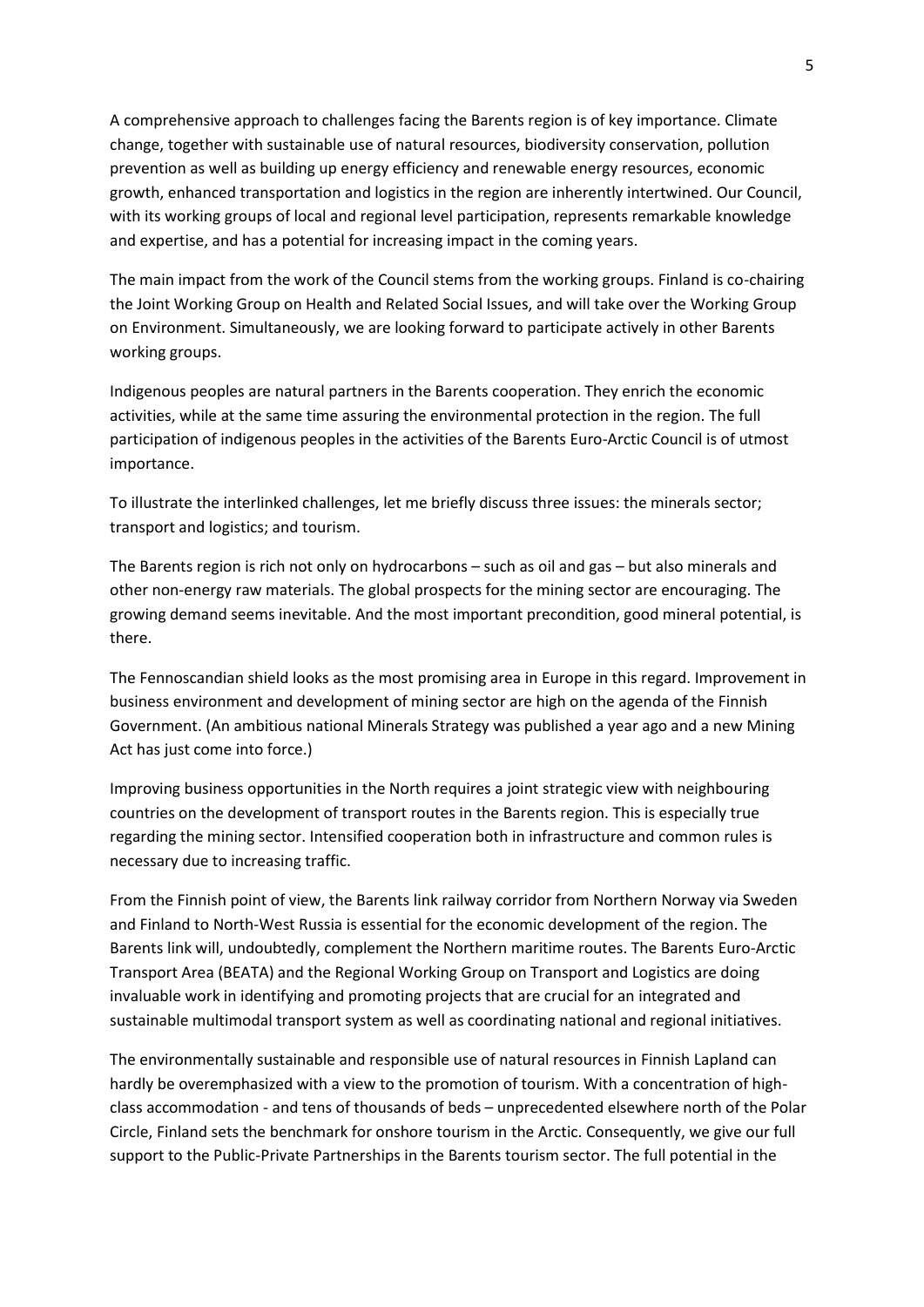Barents tourism lies in the collaboration between onshore and offshore facilities. We have a keen interest to be a major partner in this field.

Talking about partnerships, the Northern Dimension policy of the EU, Russia, Norway and Iceland and the four established partnerships under this policy are featured in our Joint Communiqué, and with a good reason. One can hardly talk about the Barents region's transport and logistics issues without referring to the newest Northern Dimension Partnership on Transport and Logistics. Other Northern Dimension partnerships relate to environment; public health and social well-being as well as to culture.

The growing interest in the Barents region is reflected also in the increasing number of operational institutions. We welcome a close interaction between the Regional Councils in the North, and other structures like the Northern Dimension and the parliamentary cooperation. Through a more effective division of labour between these institutions, the strength and the impact of each one of them can be better recognized. At the same time, the awareness of the Barents region in the wider European context can be heightened.

As a result of the climate change, the North-East Passage is opening as a global maritime transit corridor. While this is expected to benefit the Barents region, and contribute to region's socioeconomic growth and well-being, increasing traffic brings about new challenges and risks. The Agreement on Cooperation within the Field of Emergency Prevention, Preparedness and Response is an indispensable instrument in this context. Finland will ratify the Agreement within the next few weeks.

The International Barents Secretariat was established under the previous Finnish Chairmanship of the Barents Euro-Arctic Council. Today, the Kirkenes IBS Secretariat is a small, but effective entity, providing indispensable services to the Council. Let me express our profound gratitude to the outgoing first Head of the Secretariat, Mr. Alexander Ignatiev, for his important contribution to the Council. Let me also give a warm welcome to the incoming new Head of the Secretariat, Mr. Ari Sirén.

In conclusion, let me thank the outgoing Chair, Sweden, for the work well done – particularly for drawing attention to many timely issues in the region, such as the eco-efficiency and the raw materials. And let me welcome the new Chair, Norway. It goes without saying that we pledge our full support and cooperation to Norway, keeping also in mind that we will follow Norway as the Chair in 2013 to take the Council to its third decade.

Warmest thanks also to the Region of Troms for chairing the Barents Regional Council. Finally, it is my pleasure here in Kiruna to welcome the Region of Norrbotten as the new Chair, and thank for the wonderful hospitality and programme provided to us.

Thank you.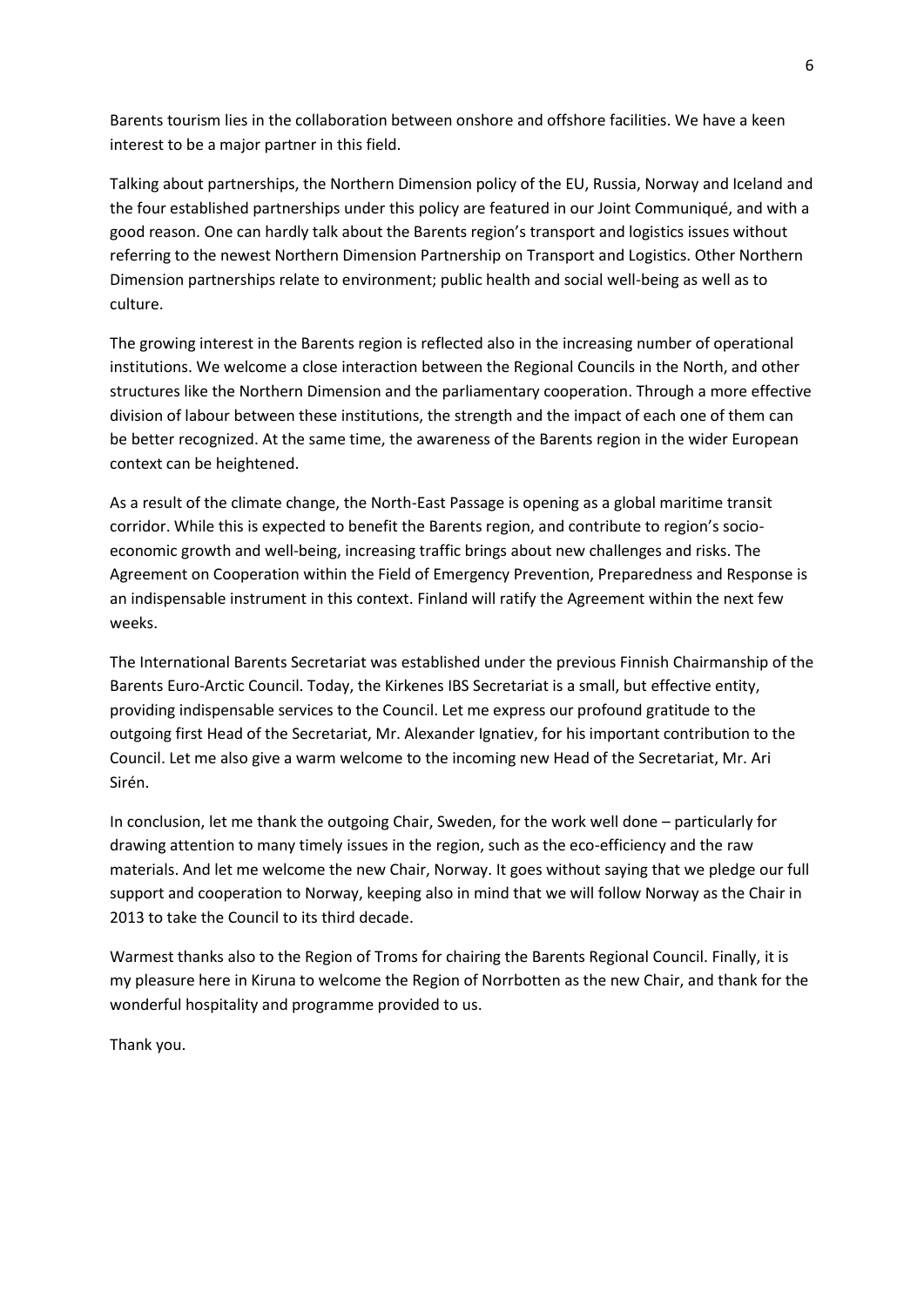### <span id="page-6-0"></span>**Foreign Minister Jonas Gahr Støre, Norway**

Dear colleagues,

Thank you, Carl, and thank you for your excellent company on our interesting and impressive train ride from Narvik to Kiruna yesterday. If we carry on like this we will soon be able to write a book together: Travels in the Barents region.

Two years ago, our host today and I travelled by bus from the Norwegian Barents capital Kirkenes to Murmansk and the ministerial meeting hosted by our good colleague, Russian foreign minister Sergei Lavrov. It was a rewarding journey that gave us an opportunity to see both the beautiful nature and human activities in an area many Norwegians feel is the heart of the Barents region.

Once again this time we decided to travel overland to the BEAC Ministerial in Kiruna. The scenery is just as spectacular as between Kirkenes and Murmansk – and so are the human activities. The iron ore train is indeed impressive, and the town of Kiruna with the world's biggest underground mine is truly an attraction.

This is the Barents region in a nutshell: there are still vast areas of wilderness and unspoiled nature, but it is also a region that has extensive human activities and rich human resources. The people-topeople contact in the Barents region is unique, and the fact that people identify themselves as citizens of the Barents region is tangible proof of this.

The fact that the ministerial meeting is taking place here, deep down in the LKAB mine, is both symbolic and intentional.

As chairman, Sweden has been active in all the traditional areas of our cooperation. This is important, as these areas form the broad and solid foundation of our common efforts. Sweden has actively promoted work on energy efficiency - by establishing the Barents Window fund. We also appreciate the fact that a financial adviser has been seconded to the International Barents Secretariat. The IBS plays a key role in coordinating the Barents cooperation, and I commend the highly competent and dedicated staff on the work they do.

Let me also single out the importance of the Parliamentary dimension. The Fifth Parliamentary Barents Conference was successfully held in Luleå in May this year. The support of our legislators is invaluable. We also had very positive reports from the Barents Rescue Exercise in Norrbotten. And we look forward to close cooperation with Norrbotten over the next two years.

In my opinion, the most important result of the Swedish chairmanship is the mineral and mining initiative:

Sweden has managed to promote the Barents region and make the world aware that it is - and I quote - "a European region of strategic importance in the field of non-energy resources". The rich geological Fennoscandian Shield is more or less synonymous with the Barents region. The mineral sector will grow in importance, and may become one of the main driving forces for developing sustainable and prosperous societies in our region.

Mining in Kiruna started a century ago, but seldom has the future of the mining industry here looked brighter. Kiruna is a world centre of iron ore production, but it is also a city surrounded by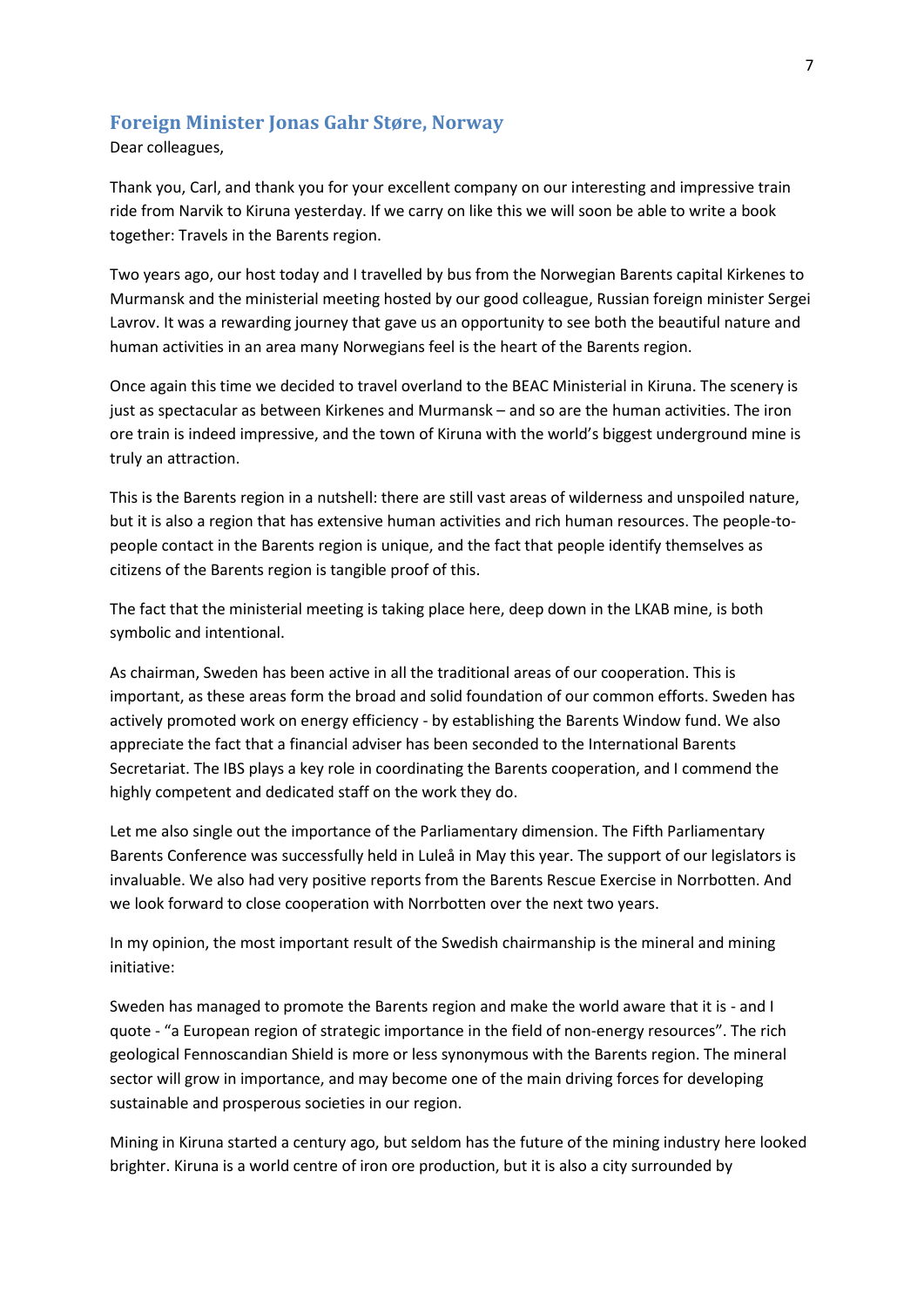wilderness, by the free and open space of the High North. Above all Kiruna is a dynamic and vibrant centre in the Barents region. And the Barents region is attracting international attention due to its rich deposits of iron ore, minerals and metals. The High North is the leading region for supplying metals and minerals from primary sources to Europe and destinations further afield. But equally important to us is the fact that we have the opportunity to develop refining capacity in the region, as well as leading education and research institutions in the field of metals and minerals. We need to grasp this opportunity.

The mining sector is just starting up again in Norway, but it is developing rapidly. The Government is supporting a number of initiatives in this context. We look forward to cooperating in this sector with our more experienced Barents friends. I would like to briefly mention the plans to establish a competence centre for the sustainable exploration, extraction, processing and utilisation of mineral resources, with emphasis on the European High North Region. This is a long name, which has been shortened to SUSMIN – which stands for sustainable minerals. The research institute SINTEF in Norway is behind this initiative, and the idea is to develop a mineral competence centre by pooling the expertise of the Nordic Countries and Russia in this field. We hope this can become a mutually beneficial Barents project.

As a Norwegian, I like to ask this question: What would Kiruna have been without the port of Narvik? I do not have to give you the answer, it is obvious. Cross-border cooperation is necessary, and the extensive development of transport links and logistics is a prerequisite for industrial development. We need outlets, new links and transport routes, alternatives and substitutes. We need intermodality. We need to fight bottlenecks and coordinate national and regional initiatives.

For Norway the maritime aspect is always important. We now foresee that offshore activities, including increased maritime transport, will have great onshore repercussions in the Barents region. This is an opportunity for all Barents countries. In this respect it is vital that we develop the transport sector, including northern ports. Our traditional thinking in the region has been North–South, but we feel that the time has now come to look East–West.

During its chairmanship period, Norway will follow up the Swedish mineral initiative, and we will continue to work actively on developing transport solutions. These issues are inextricably linked.

The highest environmental standards must be applied in our activities. We must also always have issues such as corporate social responsibility and ethical standards on the agenda. This is important because of traditional land use and the rights of indigenous peoples to continue and further develop their way of life. It is important that we work together to find good and acceptable solutions to the region's challenges with the active participation of indigenous peoples. The Sami people lived in the Kiruna area for centuries before the mining even started. The name of the city is also Sami: Gironavarra, which means the grouse mountain. It is a pleasure for me to give the floor to Mr Egil Olli, member of the Norwegian delegation and President of the Norwegian Sami Parliament. Thank you.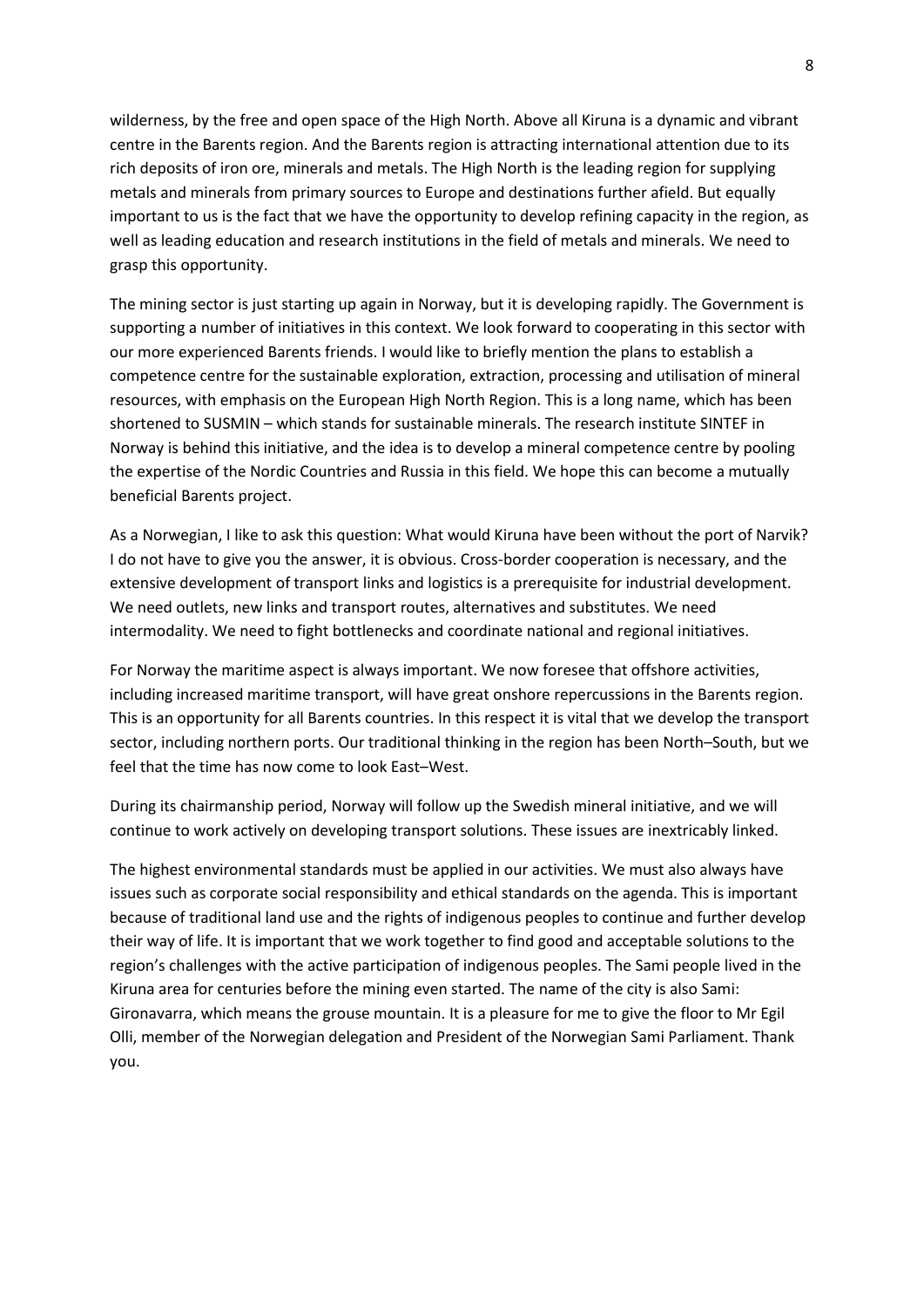### <span id="page-8-0"></span>**Egil Olli, President of the Norwegian Sami Parliament**

Ministers, indigenous peoples and other participators here;

Thank you for according me a few minutes of the speaking time allotted to Norway's Minister of Foreign Affairs.

I greatly appreciate the Norway's Minister of Foreign Affairs invitation to the handover of the chairmanship of the Barents Euro-Arctic Council that is taking place here today.

The Barents Region is rich in natural resources. It covers a vast geographical area and it is home to several indigenous peoples.

Joint Communiqué No. 25 mentions a variety of conditions that affect indigenous peoples. Special attention will be devoted to these conditions, as set out in the UN Declaration on the Rights of Indigenous Peoples. I commend this approach.

On this occasion, I would also draw your attention to three specific UN efforts based on the Declaration on the Rights of Indigenous Peoples and human rights:

1) UN Special Rapporteur James Anaya's report on the Sami in Finland, Sweden and Norway.

2) James Anaya's Annual Reports from 2010 and 2011 on corporate responsibility and the extraction of natural resources in indigenous areas.

3) UN Special Advisor John Ruggie has developed guiding principles on business and human rights.

It is crucial that the States implement the recommendations proposed by existing and future UN programmes.

I think that heeding such sage advice will contribute to good solutions for indigenous peoples, governments and businesses in processes relating to the production of natural resources in the Barents Region.

In conclusion, I want to underline yet again that indigenous representation in the Barents Cooperation must be developed further. The level of participation should be commensurate with indigenous peoples' shared ambitions regarding their own representation.

I wish Norway the very best of luck with the chairmanship and with the preparations for and implementation of the 20th anniversary of Barents Cooperation in 2013.

Thank you for your time and attention.

#### <span id="page-8-1"></span>**Foreign Minister Sergey Lavrov, Russian Federation**

At the outset, I would like to express my gratitude to the Minister of Foreign Affairs of Sweden, Mr. Carl Bildt, and the authorities of Kiruna for the warm welcome and hospitality.

BEAC as a format of regional cooperation in Northern Europe is a unique organization. In essence, it continuously generates a unifying agenda – at both the municipal and macro-regional level.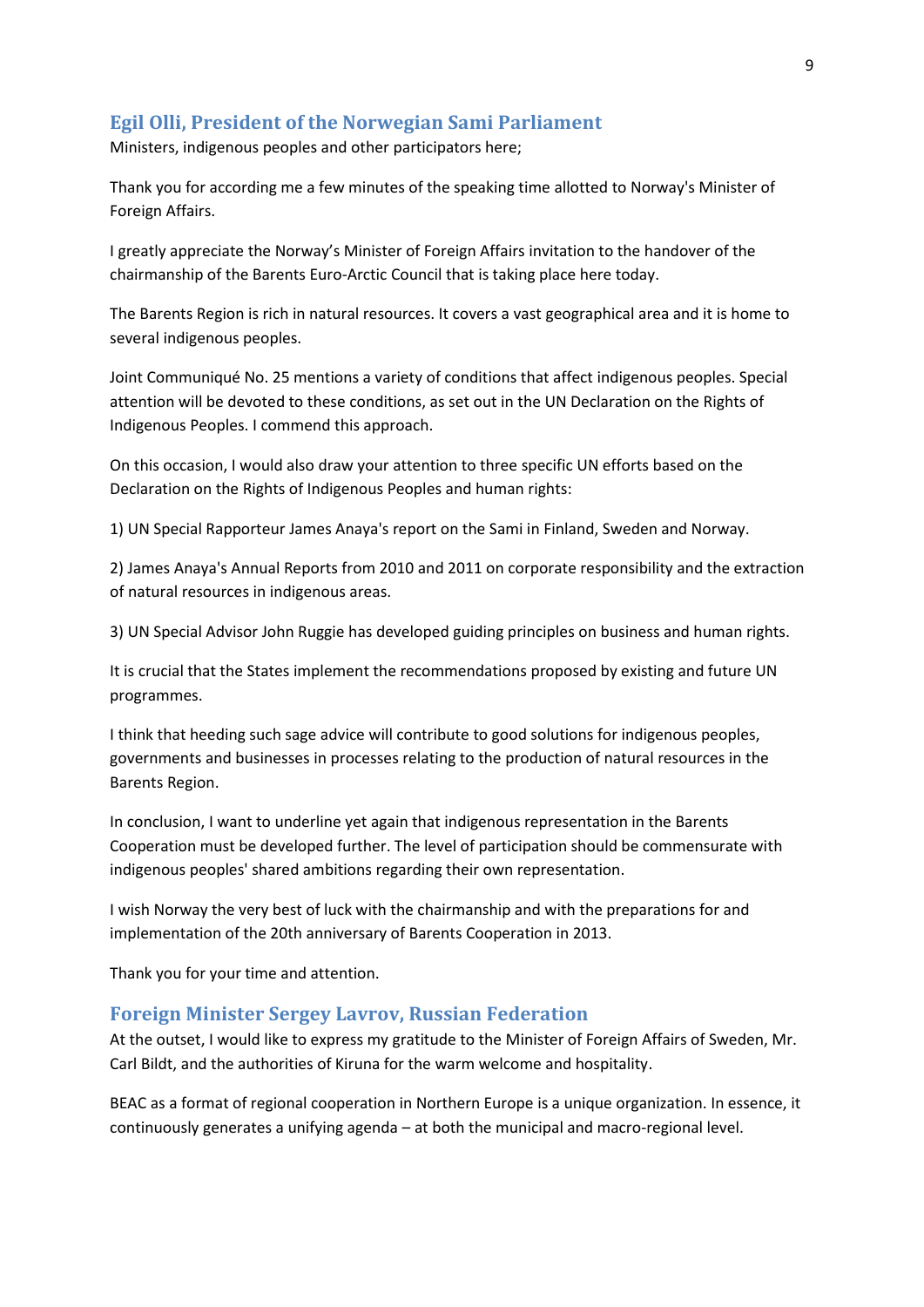The changes occurring in the region and the world not only create new challenges, but also open up additional opportunities and induce us to take more vigorous action to address the tasks facing us. Signed in September last year, the Russian-Norwegian Treaty on Maritime Delimitation and Cooperation in the Barents Sea and the Arctic Ocean makes it possible, on a firm basis of international law and good will, to tap the significant potential for expanding mutually beneficial economic cooperation. The Treaty is an example of regulation of relations in the northern latitudes through striking the balance of interest.

The Joint Communiqué that we will approve today contains important provisions that set the algorithm for our joint action to combat the serious challenges facing the region. Among the most pressing concerns is climate change, which not only bears a global character but also has a salient regional, northern aspect because it affects the traditional way of life and activity of the indigenous peoples of the North. We welcome the development in the BEAC of an Action Plan on Climate Change in the Barents Region, and the active participation in it of members of the Working Group of Indigenous Peoples. On the Russian side the Kola Science Center RAN intends to make a significant contribution to the preparation of appropriate recommendations.

A useful new venue for an in-depth and lively exchange of views on the full range of regional issues in the North is the Arctic: Territory of Dialogue international forum, the second meeting of which took place on September 22-23 this year in Arkhangelsk.

Not accidentally, the debate centered on transport problems. The accelerated melting of the ice for the first time can give our region not only a geopolitical, but also new, geoeconomic tinge, not only in terms of facilitating access to natural resources. Prospects are opening up for using the Northern Sea Route (NSR) as the shortest water route between Northern Europe and the Asia-Pacific region. Experts estimate that by 2020 the volume of freight traffic on the Northern Sea Route could increase to 60-65 million tons per year.

Creating a comprehensive transportation system in the Arctic in order to ensure maritime shipping in the NSR waters is part of the Russian state policy in the region. There has been prepared a draft Federal Law regulating all aspects of navigation in the Northern Sea Route waters, which is now submitted for consideration by the State Duma of the Federal Assembly of the Russian Federation.

Representatives from all BEAC member states could clearly see the possibilities of practical use of the NSR at the international conference organized by the Russian Security Council during the passage on board the Yamal nuclear icebreaker on August 6-11, 2011.

The global potential of the Northern Sea Route should be fully considered in the elaboration by the Barents Regional Council of a common strategy for development of transport networks in the region with an integrated multimodal system.

The resources of our region, determining its serious competitive advantages and heightened international interest in it, are not only iron ore, nickel or oil, not only bioresources. Of course, its reserves of raw materials are significant. But do not wait for their depletion to proceed to the next level. As one thinker has said, the Stone Age came to an end not for a lack of stones.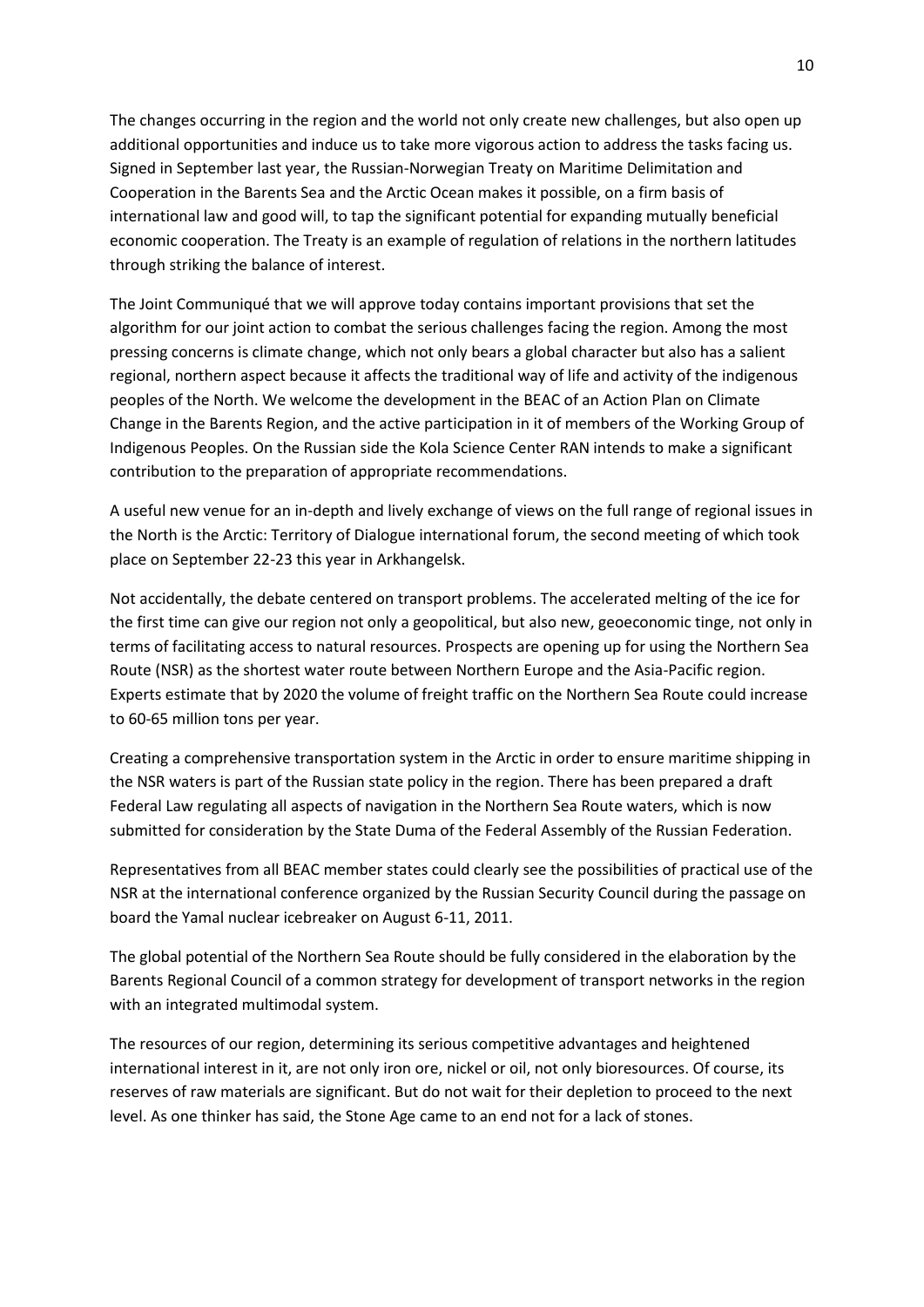In our opinion, it's necessary to actively encourage the development of human potential – to support the establishment of high-tech industries and formation of innovation centers. Together, we are quite capable of making the Barents Euro-Arctic Region an advanced, well-developed part of Europe.

Designed to facilitate this is the concept of "growth clusters," which is reflected in the Joint Communiqué. We call for closer synergy of border regions for the development of advanced products and technologies capable of actively attracting investments, generating scientific, technological and organizational innovations and spurring the economic and social development of human settlements, taking into account the interests of the indigenous peoples.

One of the important tasks that could change the face of the region for the better is seen in promoting the expansion of contacts between people. Russia and Norway have taken the first step by signing the Agreement on Facilitation of Mutual Travel for Border Residents. Up next is advancement towards liberalization in a regional context, and ideally we should be talking about abolishing the visa regime between all our countries and between Russia and the EU. The Communiqué we adopt today emphasizes the importance of this area of joint work. We hope that this thesis will be put into practice.

Of particular importance is the coordination of activities of the Northern regional councils, while maintaining the independence and identity of each of them. Helpful was the meeting of the chairmanships of the four Northern councils at the level of deputy foreign ministers in September 2009 in St. Petersburg. We support the initiative of Norway to hold a second meeting before the end of this year.

#### Dear colleagues,

The efforts made by the Swedish Chairmanship of the BEAC to deepen cooperation in the fields of environmental protection, energy efficiency and energy conservation, transition to a clean economy, the development of rescue services cooperation and adaptation to climate change deserve a positive assessment. We hope that the Norwegian Chairmanship will retain continuity in the activities of the Council in these and other areas of regional cooperation.

An anniversary will fall on Norway's chairmanship stint: 20 years of the BEAC, which we will be celebrating in January 2013. During this period the region's face has changed dramatically. Interaction evolved from sporadic delegation exchanges into a full-scale and many-sided partnership. We became closer to each other and began to act, matching our priorities with the objectives of regional development and combining efforts to achieve synergy. Today, our region clearly demonstrates the ability to convert political will into concrete actions to improve the welfare and social security of people living in Northern Europe. We need to keep going in this direction.

Thank you for your attention.

### <span id="page-10-0"></span>**State Secretary Michael Zilmer-Johns, Denmark**

Allow me, first of all, to thank the outgoing chair – Swedish foreign minister Bildt - for the excellent work Sweden has performed over the past two years in the Barents cooperation; and to thank the city of Kiruna and the LKAB mine for hosting us here in this very unique and beautiful place.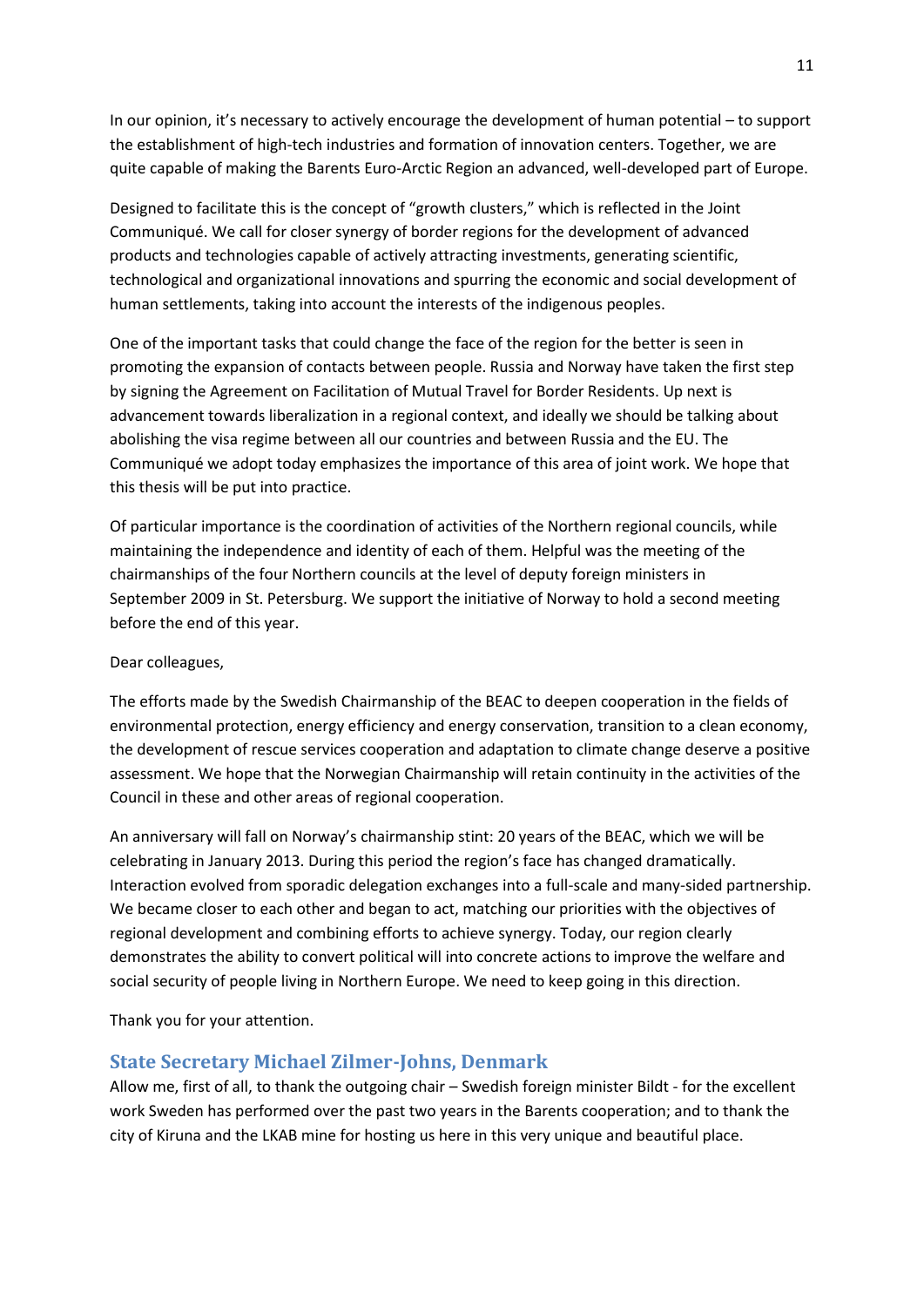Denmark continues to support increased regional cooperation in the Barents region. Cooperation that has proven successful in strengthening stability and development. As a matter of fact is has proven more important than ever, because of the rapid climate changes we are experiencing. Changes primarily caused by global warming. Changes that will continue to alter the conditions for economic activity and growth, and that will have a strong impact on the environment and on peoples' living conditions.

The impact is enormous. It will lead to opportunities – improved access, extraction of natural resources and increased tourism – but also challenges, affecting traditional ways of life among indigenous peoples. It has also led to increased international attention. People beyond our borders look to the North. New players realize the potential of more accessible areas, and seek influence and cooperation with us who live here.

We have excellent structures to face those challenges. We have a number of regional councils and other structures in the North. We have worked to ensure synergies and the effective division of labour between these structures.

During the past two years Denmark held the chairmanship of the Arctic Council, leading up to the Ministerial Meeting in Nuuk in Greenland in May this year. Together with Norway and Sweden we worked according to a joint platform for our consecutive chairmanships 2006-2013. This platform has enabled us to add consistency to the work of the Council and ability to look beyond the individual chairmanships.

During our chairmanship of the Arctic Council we took important steps towards strengthening the Arctic Council and solving the observer question, and we are happy to see that the Swedish chairmanship intends to implement and follow up on these efforts. Sweden has presented a very ambitious agenda for its chairmanship, and we will support it the best we can.

Another important achievement in Nuuk was the signing of a legally binding agreement among the Arctic States for Search and Rescue operations in the Arctic.

This agreement could prove to be the first in a number of agreements gradually changing the Arctic Council from a more normative forum to a more binding regional cooperation. But our efforts must not stop here. Safety at sea must be strengthened. Protection of the environment and of the peoples of Arctic must be strengthened.

We support closer cooperation on information sharing between the Arctic Council and the Barents Council. Important new scientific knowledge on Arctic changes could be used in all relevant fields to the benefit of all peoples of this region. Several good examples have been mentioned here.

We welcome the agreement on Emergency Prevention, Preparedness and Response ratified among your governments here in the Barents region as a step in the same direction, as well as concrete results like the joint rescue exercise held recently in September.

We support the human dimension staying in focus in the Barents cooperation. Valuable contribution from the different indigenous peoples requires equal participation in all activities to better react to such changes affecting the daily lives of peoples in the region. Thank you.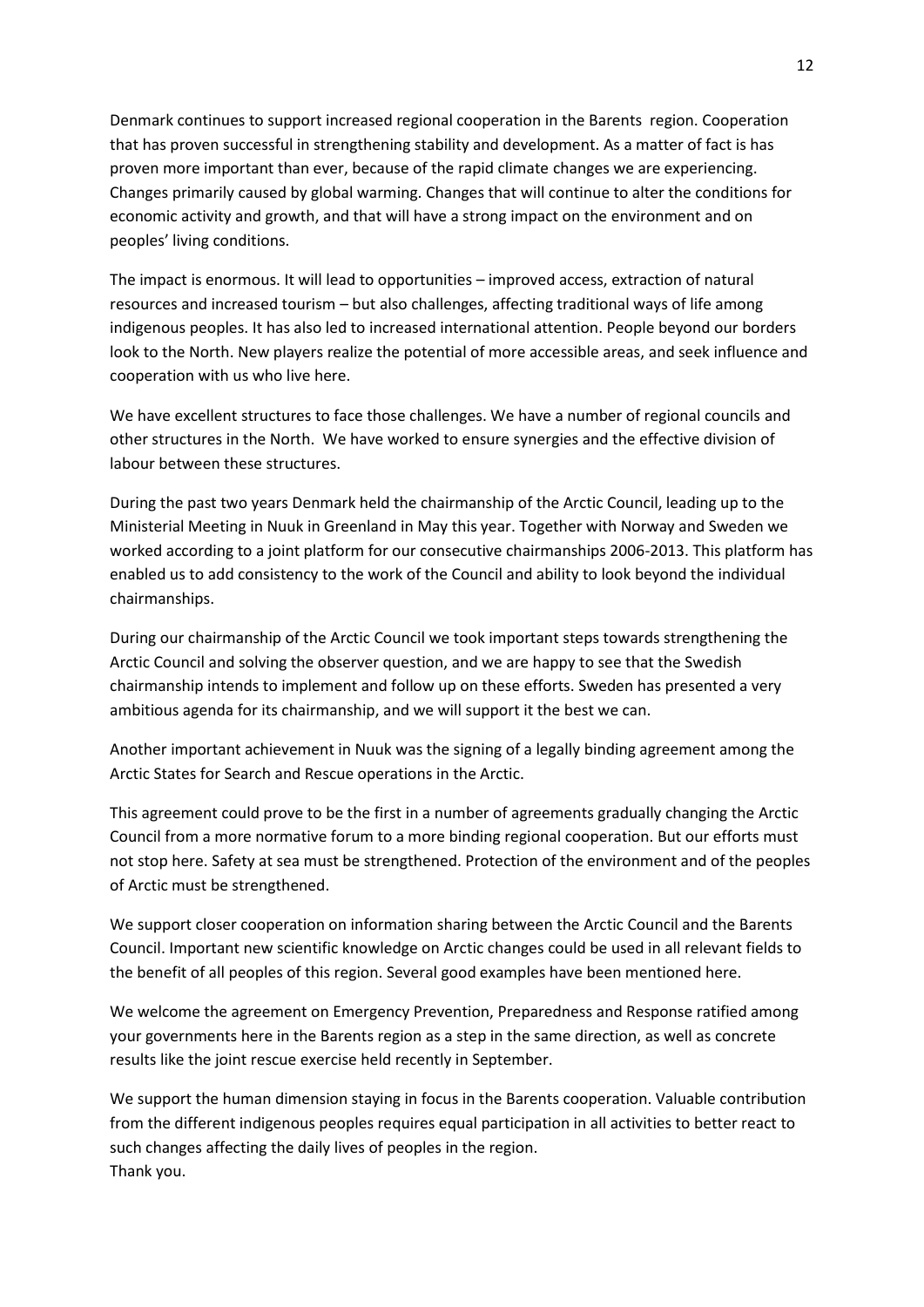### <span id="page-12-0"></span>**State Secretary Einar Gunnarsson, Iceland**

Mr. Chairman, ministers, ladies and gentlemen.

Allow me to congratulate Sweden on a successful chairmanship of the Barents Euro Arctic Council and thank you for the warm welcome here in Kiruna. My minister for Foreign Affairs, Mr. Össur Skarphéðinsson, is a devoted advocate of international cooperation in the North and therefore regrets not being able to be here today, due to scheduling conflicts.

Iceland supports the current emphasis within the Barents cooperation on strengthening the region's role within Europe. The Barents Area is rich in natural resources and it is important to ensure that resource utilization contributes to the long-term social and economic development of the region.

We must also seek ways to minimize the negative impact of climate change, increased traffic and intensified exploitation of resources on the region's environment and inhabitants. The Barents Euro Arctic Council is an important forum to address these issues.

Iceland actively works on facilitating research activities in the High North. Only two weeks ago we signed an agreement with Norway on academic research and cooperation on the High North. Educated societies that offer varied career opportunities and good communications is what we need to offer our young people. It is our belief that sharing experiences and mutually promoting the potential and interests of the North within Europe should be actively pursued.

#### Mr. Chairman.

Environmental matters and combating climate change are issues central importance when we discuss the Arctic. Sustainable development is now high on our agenda as the international community prepares for Rio+20, where we should all seek a strong outcome.

In this context let me also emphasise that we must all strive for an international agreement on climate change in Desember in Durban – however challenging that may be. Effects of climate change is most visible in the Arctic and we see new alarms come into play, the most recent one being the acidification of the oceans due to human emission of carbon. This is affecting the health of the marine environment and is especially true for the Arctic and its vicinity.

Another aspect of climate change is increased marine traffic and economic activities that again call for the development of a strong infrastructure and coordinated actions, particularly when disasters occur in our waters. The recently signed Agreement on Search and Rescue in the Arctic completed under the auspices of the Arctic Council is a key instrument for that purpose. One can also tell from the successful Barents Rescue exercise in September that the Barents Region itself is preparing well for unexpected accidents or disasters.

Let me also address another important issue – that is oil pollution and the marine environment. A major oil accident in the North could have devastating effects on nations that build their very existence on an unpolluted nature and food production. We are pleased that the preparation of an agreement on Arctic marine oil pollution preparedness and response by the Arctic Council has been initiated and that the first meeting of member states will convene next week.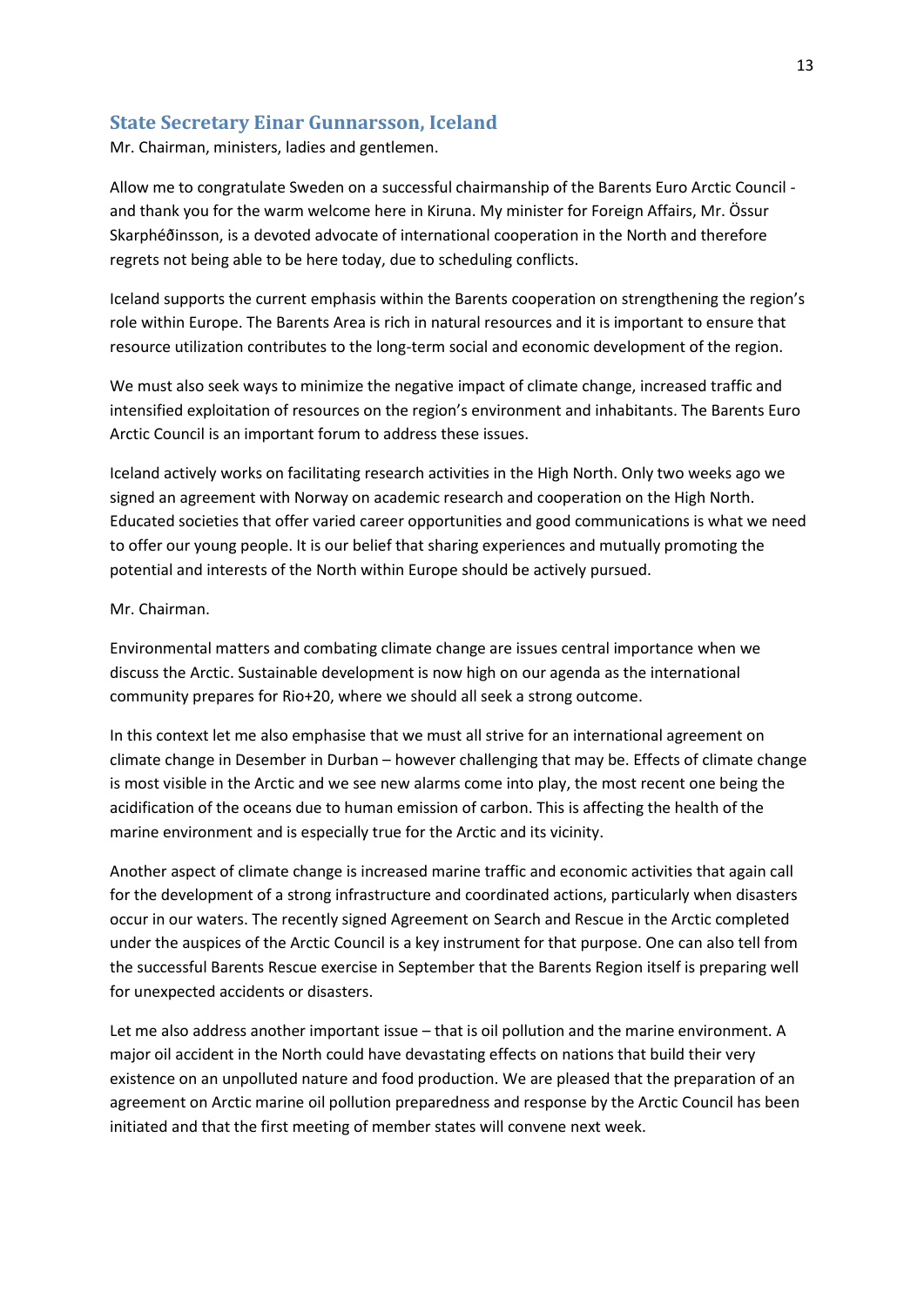Iceland welcomes the drafting of an Action Plan on Climate Change in the Barents Region and supports strongly efforts towards switching into renewable energy sources. The green economy can only be achieved if we pursue vigorously the utilization of green energy. Hence, we welcome the idea of developing green energy projects and offer our expertise, both in the area of hydropower and geothermal energy exploitation.

Last but not least, mainstreaming gender considerations in the work of the Barents Euro Arctic Council cooperation in general is important. Gender equality is less about doing things for women and more about women doing things themselves. Let us bring women to the forefront, not least the indigenous women of the Barents area.

#### Mr. Chairman.

I would like to express our support for the efforts to streamline the work and interaction of the various regional organizations and initiatives. Increasing the cooperation and synergy between the regional bodies should be mutually reinforcing and enhance the efficiency of their work. Iceland will host the third Senior Officials meeting of the Northern Dimension in Reykjavík in November where will emphasize these elements.

Finally, I welcome Norway as the incoming Chair and look forward to our cooperation under the Norwegian leadership. Furthermore, I want to welcome Mr. Sirén as the new Head of the International Barents Secretariat and thank Mr. Ignatieff for his excellent work.

Thank you.

### <span id="page-13-0"></span>**Ambassador Janos Herman, European Commission**

Dear Ministers, Colleagues, Ladies and Gentlemen,

Allow me to transmit to you the personal greetings of High Representative/Vice-President Cathy Ashton, who regrets that she can not be here today, as she has to speak in the European Parliament, if I can add, very much on the ground. However, she takes keen interest in this meeting and a member of her private office is here with us as part of the European Commission's delegation. I'd like to add, if I may, that just in the very last days High Representative Ashton has been pleased to see good progress on several issues related to our cooperation in the North. To single out only one, she has noted the progress concerning the Pilot Project aimed at establishing an EU Arctic Information Centre in Rovaniemi.

Let me convey the High Representative's thanks to Sweden, to Kiruna and to Foreign Minister Carl Bildt for hosting this event. We applaud the Swedish BEAC Chairmanship for having worked so efficiently on promoting environmentally sustainable economic development in the Barents region.

As you know, the European Union, in its emerging Arctic policy, develops a more comprehensive and coordinated approach to Arctic-related regional cooperation. We are convinced that all four Councils in the North have their place in this cooperation, whereby the Northern Dimension plays a pivotal role in avoiding overlaps and providing synergy between them.

It is relevant to note that the Barents Euro-Arctic Council (focusing on a crucial area of the European Arctic) comprises all the European Members of the Arctic Council as well as the European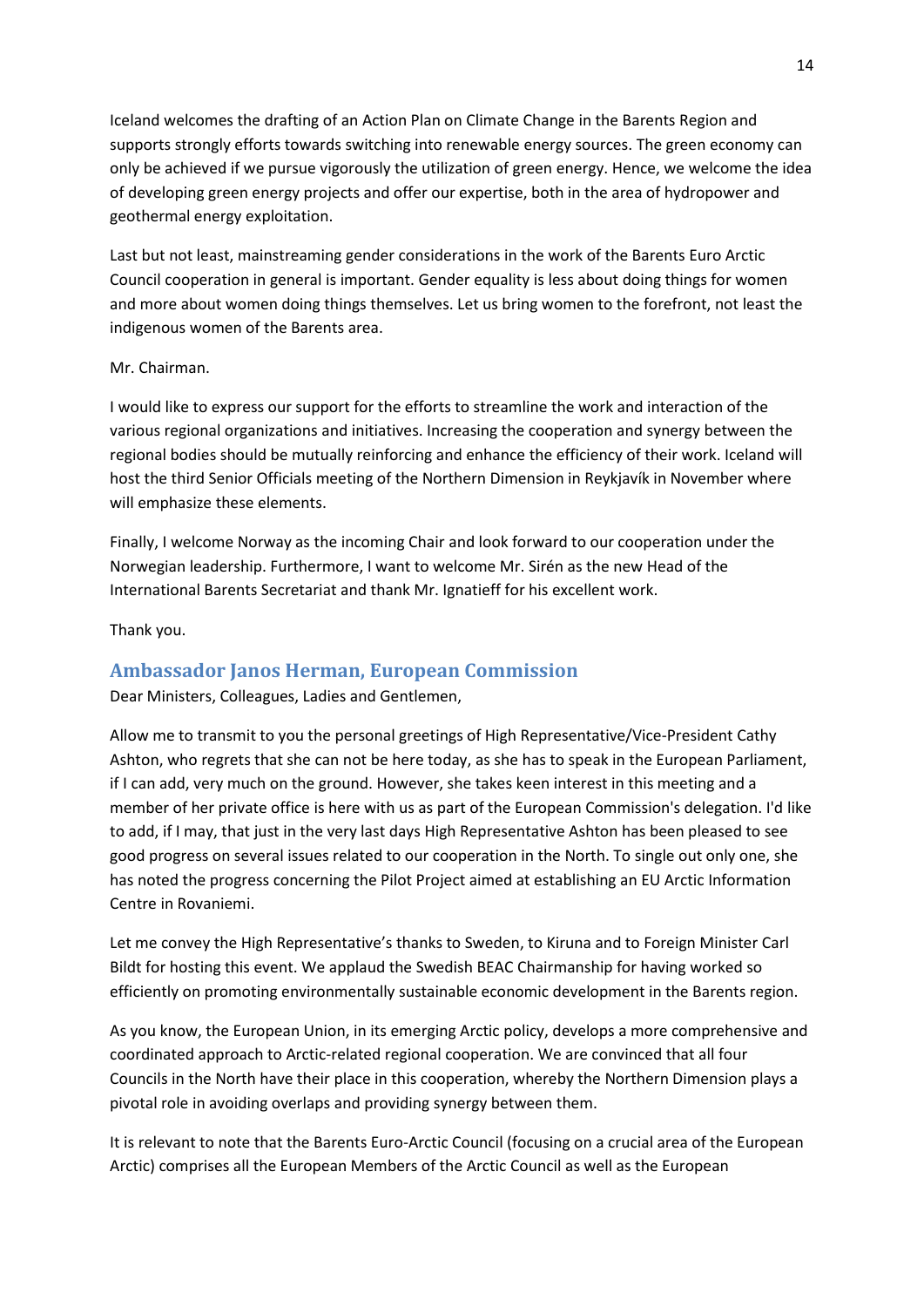Commission. No wonder that the EU sees the Barents Euro-Arctic Council as a highly relevant framework for its present and future contribution to Arctic cooperation. Therefore we are interested in getting even more added value from BEAC, building on its most valuable distinctive features. I agree with Minister Bildt that the potential of EU contribution still remains to be realized fully in the future.

What could be the main areas for this? I'd like to mention five of them, although this list is far from being exhaustive.

First, the capacity to promote inter-regional cooperation involving sub-state and non-state actors is one of the most valuable features of the Barents cooperation. Smooth and successful cooperation between regions is the most important output of the BEAC. The EU will continue supporting this, primarily by facilitating cross-border cooperation, people-to-people contacts through EU programmes such as Kolarctic and Karelia-Russia.

Second, indigenous issues remain an integral part of the European Union's human rights policy, consistently mainstreamed in EU development cooperation strategies. Consequently, the European Commission provides direct support to civil society organisations working on indigenous issues. The European Union is developing a broad dialogue with Arctic indigenous peoples, in particular with the three peoples present in the Barents cooperation.

Thirdly, not only for being in the LKAB mine, let me highlight that one of the main goals of the EU's Raw Materials Initiative (under public discussion this year) is to foster the sustainable supply of raw materials from European sources. The Raw Materials seminar organized by Sweden in Brussels in March 2011 with the participation of Commissioner Tajani is a valuable contribution to this work. The Barents region has not only significant mineral resources but also a high potential for vertical integration, combining the use of energy and mineral resources.

For that we need better regional infrastructure, and this is my point number four. The EU will continue supporting the development of transport in the region, in particular the East-West connection, involving several transport corridors. The Northern Dimension Partnership on Transport and Logistics provides an excellent framework for this. Let me say that it could be interesting to see whether BEAC could be more engaged in promoting cooperation in maritime issues too.

Last but not least, the protection of the environment is an overarching objective. Allow me only to recall the ongoing significant EU contribution to research and monitoring, or to increasing the safety of hydrocarbon exploitation and navigation in the region. We have to build on the ground-braking progress achieved in the Northern Dimension Environmental Partnership.

Finally, let me congratulate the outgoing Swedish BEAC Chairmanship for its valuable work, most notably its splendid effort to put the Barents Region higher up on the EU institutions' agenda. Allow me to wish a lot of success to the Norwegian incoming BEAC Chairmanship. The long-standing strong engagement of Norway in Barents cooperation is a guarantee for that.

In the same tone, I thank the county of Troms for its chairmanship of the Barents Regional Council and welcome the incoming chair of Norbotten County. We look forward to a fruitful cooperation with you. We are grateful to Mr Alexander Ignatiev for the good job done and greet Mr Ari Siren at the helm of the IBS. Thank you for your attention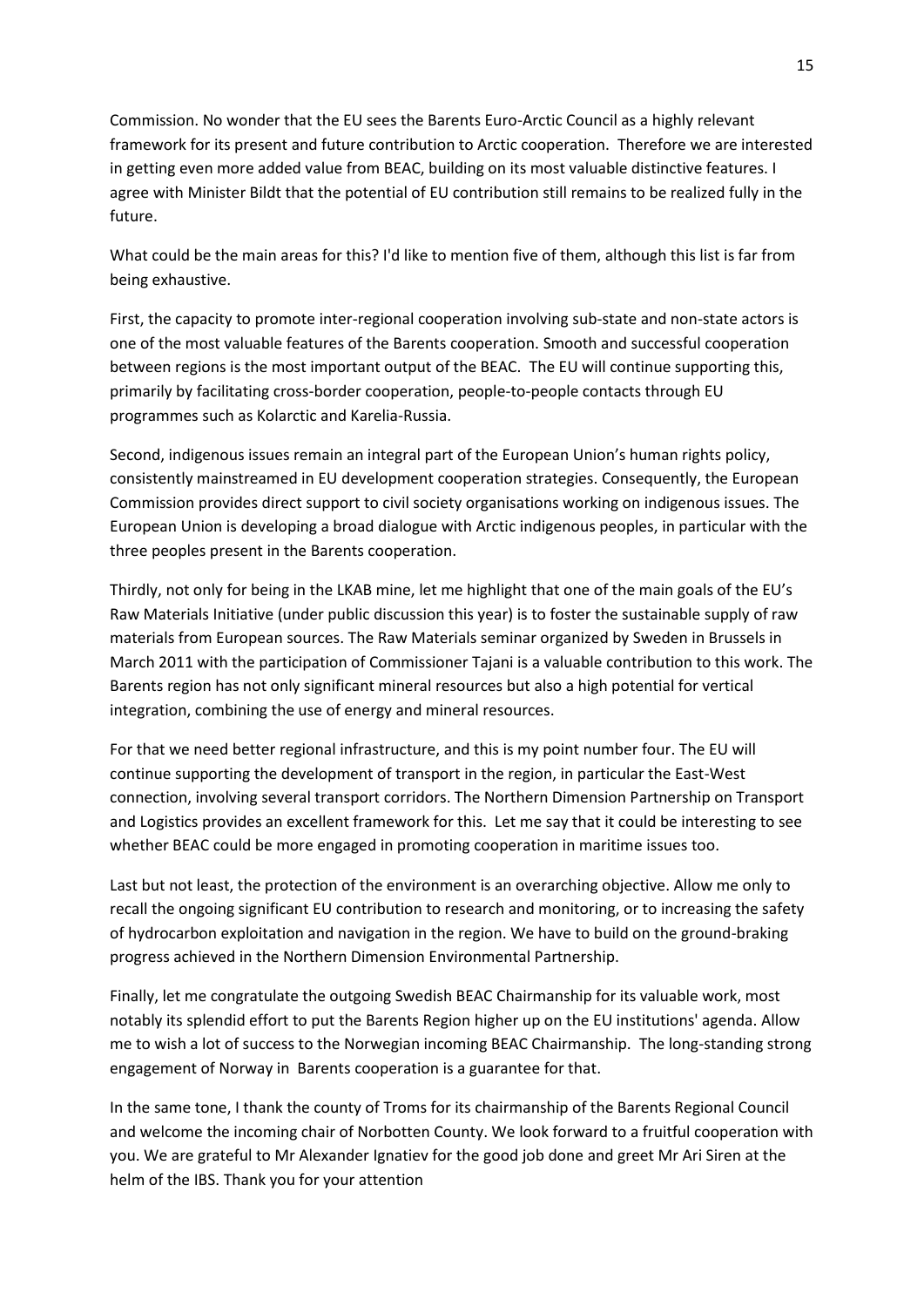# <span id="page-15-0"></span>**Chair of the County Government Pia Svensgaard, Troms County Council**

Dear Ministers, colleagues and Barents friends,

It is a great pleasure for me to be present here in Kiruna and once more get together with good friends and colleagues to promote cooperation and growth in our region.

Troms County Council has chaired the Barents Regional Council for a period of two years, and when looking back at our joint achievements, I am both content and pleased.

The work of the Barents Regional Council is extensive and mentioned in detail in the Joint Statement adopted by the Regional Council yesterday. I hope this statement can contribute to the Barents cooperation on national level as well. I would like to use this opportunity today to highlight some key areas of the Barents cooperation during this two-year-period.

A major priority during our programming period has been to strengthen the structures of political cooperation in the Barents region, our objective being to create agreement and joint efforts as a solid base for promoting the regional level as an important stakeholder in achieving an overall and sustainable development in the Barents region.

One important element in this regard is the personal commitment of each of us, and the regular contact between the stakeholders in the Barents Region. I have prioritized to be present at as many events and in as many Barents counties as possible. During these two years I have attended meetings in all counties of the Barents Region.

The increasing national and international focus on our region is, as we all know, due to the Barents Region's natural resources and future opportunities. From a regional perspective, it is important that the exploitation of our resources brings added value to the region and contributes to sustainable growth and activity in our counties. Furthermore, the regional level should take an active role and be actively involved in the political processes, shaping the future development of the Barents Region.

The Barents Region should not only be a net supplier of raw materials. Instead, incentives should be provided to promote regional industrial development and the local refining of raw materials. By connecting such efforts to the regions' high competence and research institutions and innovation environments, the region will present itself as an attractive region with interesting and solid employment opportunities – which is important in order to prevent a negative demographic development.

During my time as chair of the Barents Regional Council I have had a strong focus on local processing of raw materials. For that reason I warmly welcome the initiative taken by Jonas Gahr Støre, Norway's Minister of Foreign Affairs, to promote local processing and product development, linking natural gas and minerals as a possible solution to generate an industrial development in the North.

Adequate infrastructure and efficient networks for transport and logistics are of utmost importance for sustainable regional development. The development of the High North demands new internal and external transport solutions. At the same time, the agreement between Norway and Russia on the maritime delimitation line in the Barents Sea and increased shipping-traffic through the Northern Sea Route opens up new opportunities for growth. It is important to implement the necessary measures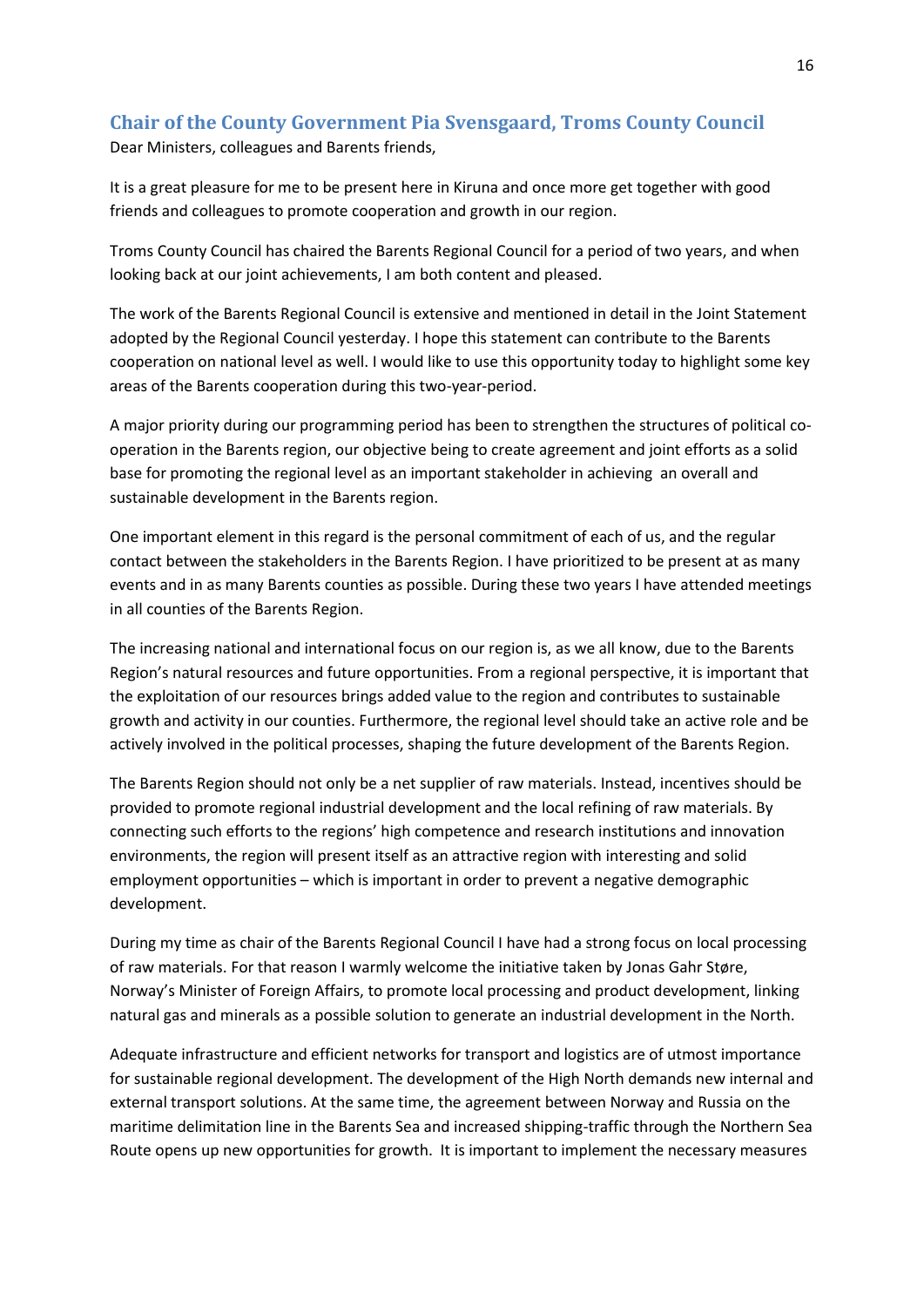to develop a well-functioning transport infrastructure which can contribute positively to the whole Barents Region, functioning as a transport and logistical bridge between Europe and the Arctic.

Transport infrastructure has from the beginning of our chairmanship been high on the agenda of the Barents Regional Council. In a statement of June 2010 we spoke up for at a common Barents transport strategy.

This was based on the wish to contribute to the coordination of the different national transport strategies to ensure that the Region's transport challenges are taken into account.

The Barents Regional Council has, during this period promoted the Region's interests and has managed to increase the understanding of the Barents Region within the EU. Dialogue and cooperation are established with several stakeholders, among them the EU Commission and other networks and institutions like the EU-Arctic Forum, the network of the Northern Sparsely Populated Areas, the Conference of Peripheral Maritime Regions and the Northern Dimension Partnerships. The North-Norway European Office has taken an active part in this work in order to strengthen the cooperation between the Barents region and the EU.

I am very pleased with the statement which was given by the Barents Regional Council to the European Parliament on their High North Report. The statement aroused interest among EU parliamentarians and resulted in an invitation to hold a seminar in the European Parliament. The seminar focused on regional interests as regard to indigenous people, transport and logistics, fisheries and challenges concerning raw materials.

We note with interest the resolution submitted by the European Parliament in September to the EU strategy on raw materials, presented by the EU Commission. In this resolution the European Parliament asks the Commission to include a comprehensive approach to improving transport infrastructure linking resource-rich areas to the industrial areas. This resolution is in accordance with the message we have promoted during this programming period, and I allow myself to encourage the different national and regional structures of the Barents cooperation to follow up this initiative.

Before rounding off, I would like to highlight the good cooperation between the Barents Regional Council and the Swedish national chairmanship. I would also like to mention the work of the International Barents Secretariat and the way they have contributed to the work and the coordination of program activities in a highly professional manner

Norrbotten has now assumed the leadership of the regional Barents co-operation, and I feel certain that they will continue the work already in progress and promote the regional interests in an overall perspective. I look forward to a good and fruitful cooperation with both the new regional chairmanship and the Norwegian national chairmanship.

I would like to thank all enthusiastic Barents friends, who have actively contributed to our work. Warm thanks to the International Barents Secretariat which is headed by Alexander Ignatiev. His secretariat has contributed with expertise in a highly professional and satisfactory manner.

Thank you for your attention!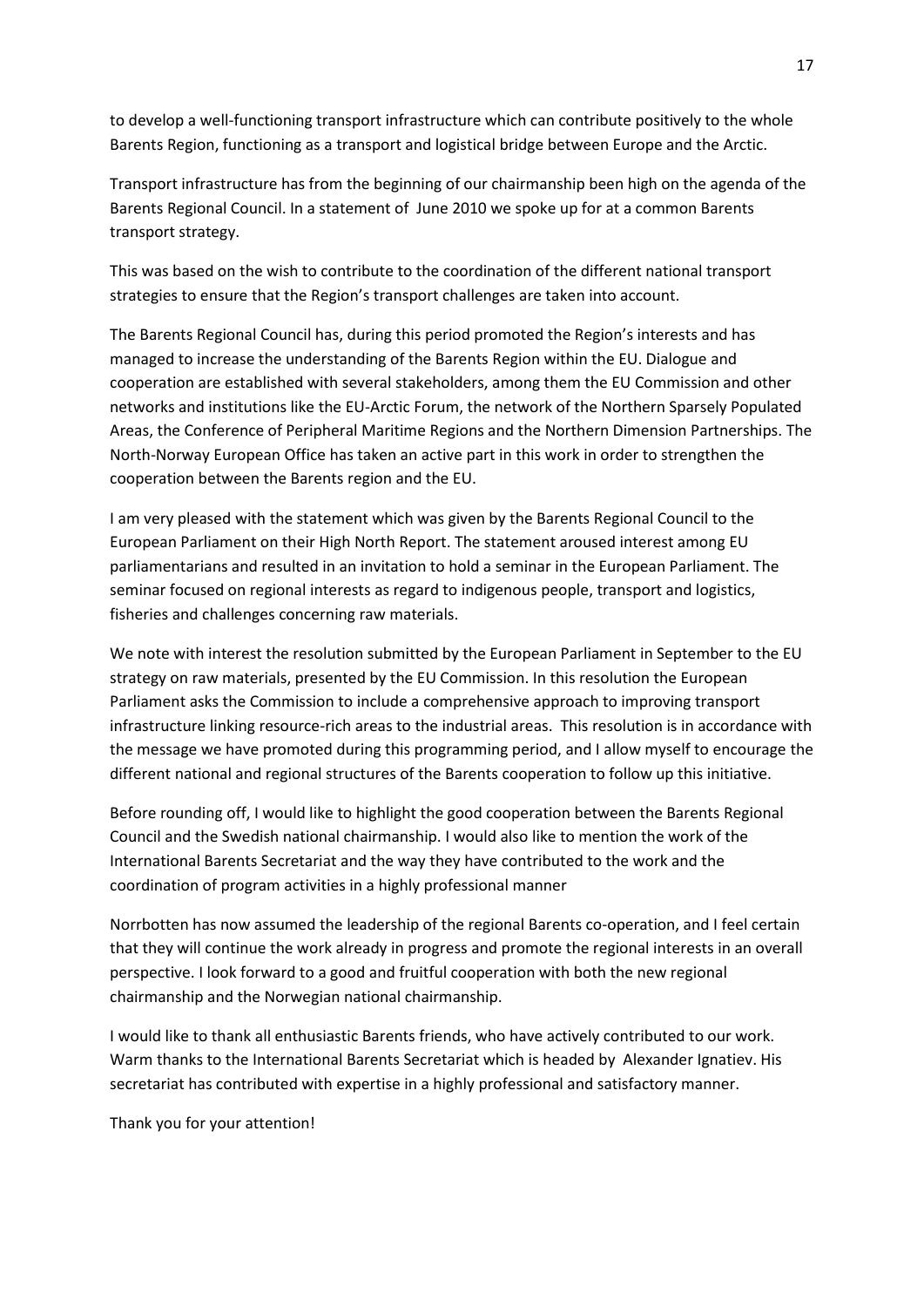# <span id="page-17-0"></span>**County Governor Per-Ola Eriksson, County Administrative Board of Norrbotten**

Excellencies, Ladies and gentlemen, Distinguished guests and dear colleagues,

It is first and foremost an honour for me to greet you all here in Kiruna, Sweden's principal mining town but also the space town above the Arctic Circle. Yesterday you visited the Esrange space centre, the largest civil ground station for satellites in the world and Europe's largest overland test range for aerospace vehicles. And today we are meeting 540 meters under the ground, just a few hundred meters above the present iron ore production level.

Our program so far has been all about contrasts. This is also true for the very Barents cooperation. Our region is full of contrasts. Midnight sun and polar night. Mountain chains and archipelagos. Sparsely populated areas and large industrial centres. Unique yet fragile environment. We do represent different countries, regions and cultures, we speak different languages. Yet we all identify ourselves with the Barents region, with our Barents.

Almost twenty years ago, we agreed that our strength lies in bringing together our resources, energy and knowledge in order to jointly address common challenges and to ensure stable and prosperous development of our region in the future. This firm belief is as valid today as it has been back in 1993.

It is based on this belief and on our shared values that we are taking over the lead in the Barents regional cooperation for the coming two years. We are very pleased indeed to see a lot of similarities in analyses and approaches expressed by our Norwegian partners who are taking over the chairmanship in Barents Euro-Arctic Council. Needless to say, we are looking forward to a close cooperation with the Norwegian national chairmanship.

As the incoming chair of the Barents regional council, we do have the privilege to suggest the framework for our cooperation for the nearest future. Let me now lead you very briefly through the main issues that we suggest to focus on during our chairmanship.

We do see one of our main tasks in promoting the strategic role that the Barents region, with its unique reserves of minerals and natural resources, could play in response to growing international needs in terms of raw materials. In this regard, it is quite symbolic indeed that we have gathered today in the very heart of the Swedish mining industry.

At the same time, we will advocate that investments are directed into our mining and refinement sectors, in the development of the railway and transport corridors as well as aviation connections, in education and research. In short, through further development of the mining and refinement industries and with the help of the advanced research and new technologies, we would contribute to a sustainable and durable economic and social development in Barents.

We should thus strive to strengthen the image of the Barents region on the European arena, making it all more visible and valuable for our strategic partners in Europe.

The Barents region is not only extremely rich in terms of natural resources. Our strength also lies with the people of the region, their knowledge, experience and rich historical and cultural heritage.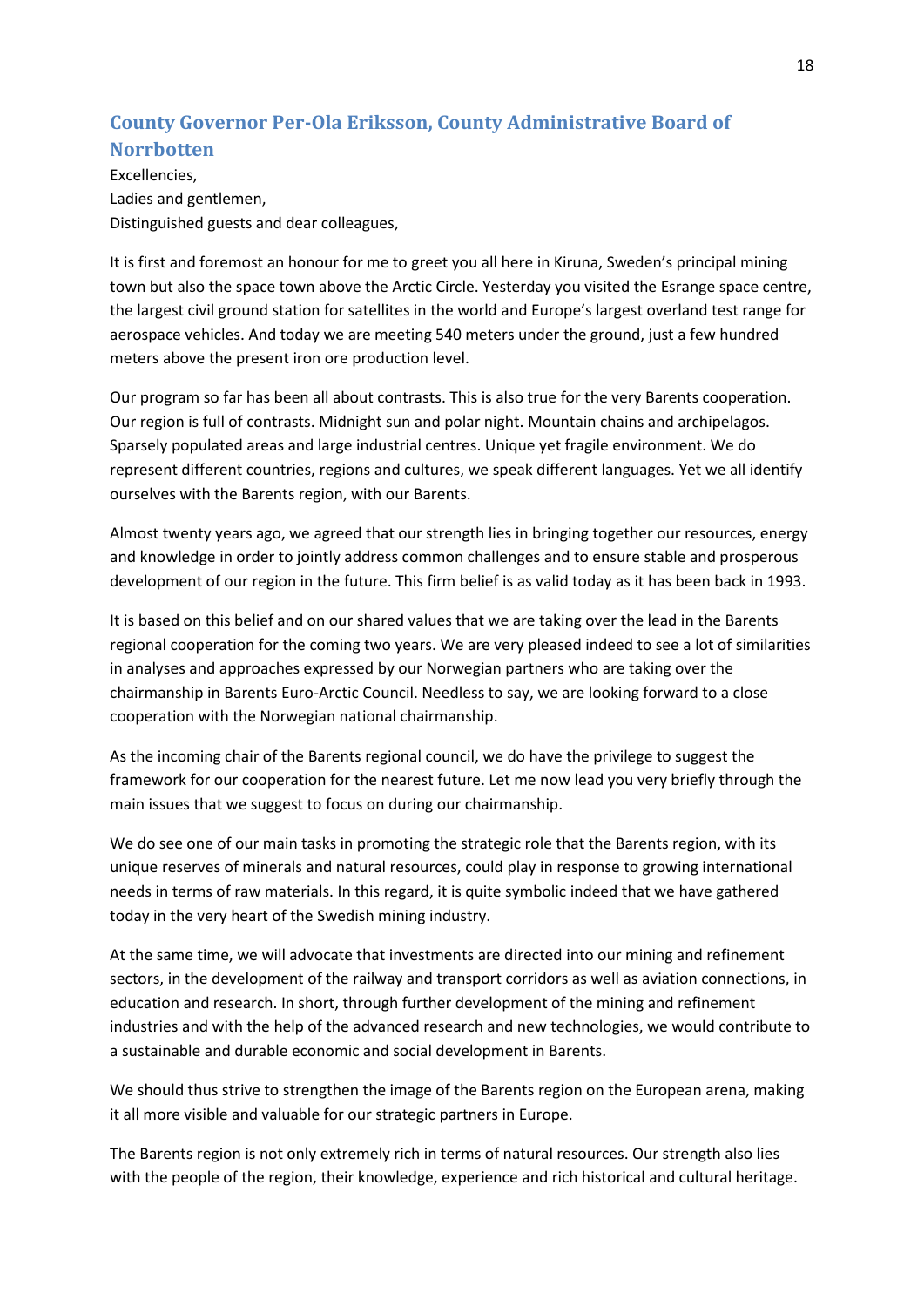Our goal and our duty is to make sure that the younger generation fully realises the unique possibilities that the region may offer in terms of education, career and secure future. We would like our young specialists to remain in the region, but also to make the latter more attractive to the youth in general. It should become prestigious to come to live and work in the High North. This is undoubtedly a long-term process and an ongoing challenge. But what we can start implementing already today, is to invite the youth to play a more active role in all Barents activities.

The ongoing climate change is a major concern for the whole Barents region. We should continue to coordinate our action to prevent and minimize its negative effects on the economy, biodiversity, human health as well as traditional living cycles of indigenous peoples. Access to clean drinking water all over Barents is yet another challenge, and joint projects in this field are going to get our full support.

Continued cross-border economic cooperation remains important too, and we should focus on solving the practical problems faced by individual entrepreneurs and companies that want to extend their businesses across the borders within the Barents region.

We should continue to support joint initiatives within the sphere of culture and creative industries as to increase the impact of culture in the Barents region. It is also important to contribute to the development of the cultural tourism, especially aimed at the young people. All these efforts will, in the long run, also contribute to increasing the image of the Barents region on the international arena.

Finally, we are looking forward to a broader cooperation with the representatives of the region's indigenous peoples in all areas of common concern.

Excellencies, Ladies and gentlemen, Dear Barents friends,

The County of Norrbotten is taking over the chairmanship in a well established and well functioning mechanism of interregional cooperation with almost twenty years of experience. Our main task for the two coming years is to ensure that the good level of cooperation is maintained and that the constructive dialogue between the national and the regional levels of cooperation continues.

In terms of conclusion, let me wholeheartedly thank the Troms regional chairmanship and the national chairmanship of Sweden for their dedication and valuable input in strengthening the Barents cooperation, in the further development of our region and in ensuring the well-being for us all.

Thank you very much for your attention.

# <span id="page-18-0"></span>**Karin Åström, Chair of the Swedish Delegation to the Nordic Council, Member of Swedish Parliament**

Dear participants and guests of this Session of the Barents Council,

It is an honour and indeed a pleasure for me to have this opportunity to share a few reflections with you, based on a slightly different perspective than that of the previous speakers.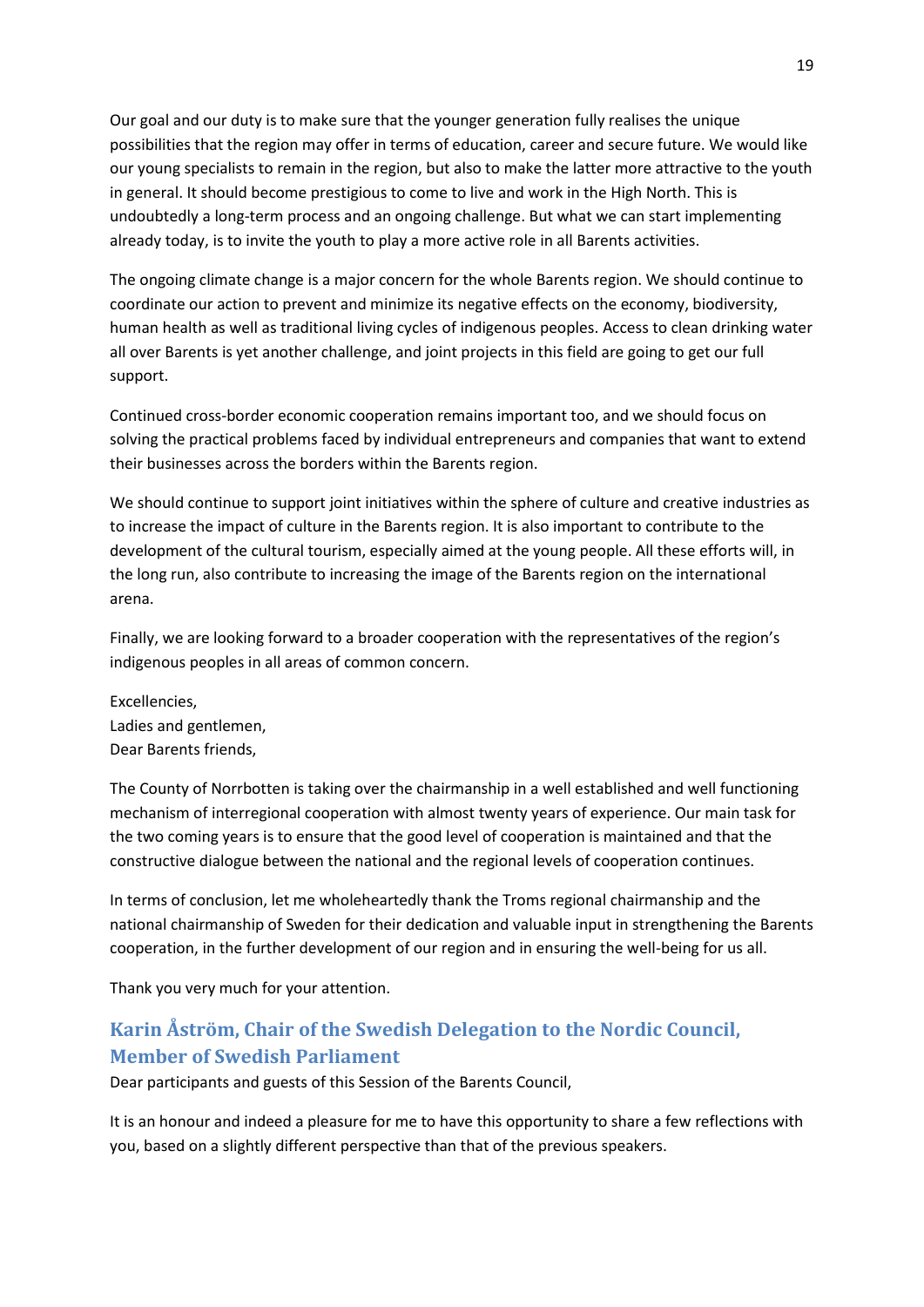By now, it is almost a tradition that a Parliamentary Conference is organized by the national Parliament of the state holding the Presidency of the Barents Euro-Arctic Council. These conferences bring together members of national and regional parliaments, but also relevant governmental and regional agencies, as well as NGO:s, from all parts of the Barents area. I am convinced that this close relationship between all actors and stakeholders is an essential aspect of the model we use for the Barents co-operation.

The fifth Parliamentary Barents Conference, which the Swedish parliament had the pleasure of hosting in May this year, focused on environmentally sustainable growth, on commerce and on development of the infrastucture. There is an awareness, both in our countries and the rest of the world, that there are vast natural resources in the Barents area, and that there is a growing potential for exploiting them. This region may soon become one of the most economically important worldwide. Obviously, this brings opportunities, but it will also sharpen the challenges we meet, and even bring new ones.

Sustainability means that we need to use the best technologies available, and probably develop new ones, adapted to the special conditions of the Barents region. For sure, this is another opportunity: The demand for efficient, low-energy and environmentally sound technologies will increase all over the world.

Clearly, the increased economic activity will put additional strain on a transport system that is underdeveloped even in relation to today's demands. In particular, the east-west connections need to be improved – not only the Northern sea route, which is already opening up, but also connections by air, railway and roads. We must also ensure efficient and reliable IT communications. This calls for close co-ordination between the states and regions concerned.

These conclusions of this year's Parliamentary Conference relate to the main priority of the Swedish Presidency of the Barents Council: To meet the challenges of economic growth, climate change and sustainable use of natural resources. But in my view, this can not be the full picture. The previous, fourth, Parliamentary Conference, which was held two years ago in Syktyvkar, Russia, had extensive discussions on matters such as health care, social welfare, culture and education. Economic development has to go hand in hand with environmental concerns, social progress and respect for cultural values. We need to assure sustainability in the broadest sense.

You will find much food for thought in our Conference resolutions, so I will not go into details here. However, there is a general point I wish to make: It is true that there are natural resources in this region. But do not forget that there is also a dynamic industry and trade, highly qualified universities and a rich cultural life. Above all, there are creative persons who are familiar with the special conditions prevailing in the region. Of course, the indigenous peoples are part of all this. It is crucial that the population living in this region does not only benefit from the Barents co-operation. They must also have a say in determining the region's needs and in deciding the actions taken to meet them.

At the same time we need to make people in our capitals – parliaments and governments – aware that the Barents co-operation between neighbouring states is a fundamental national interest.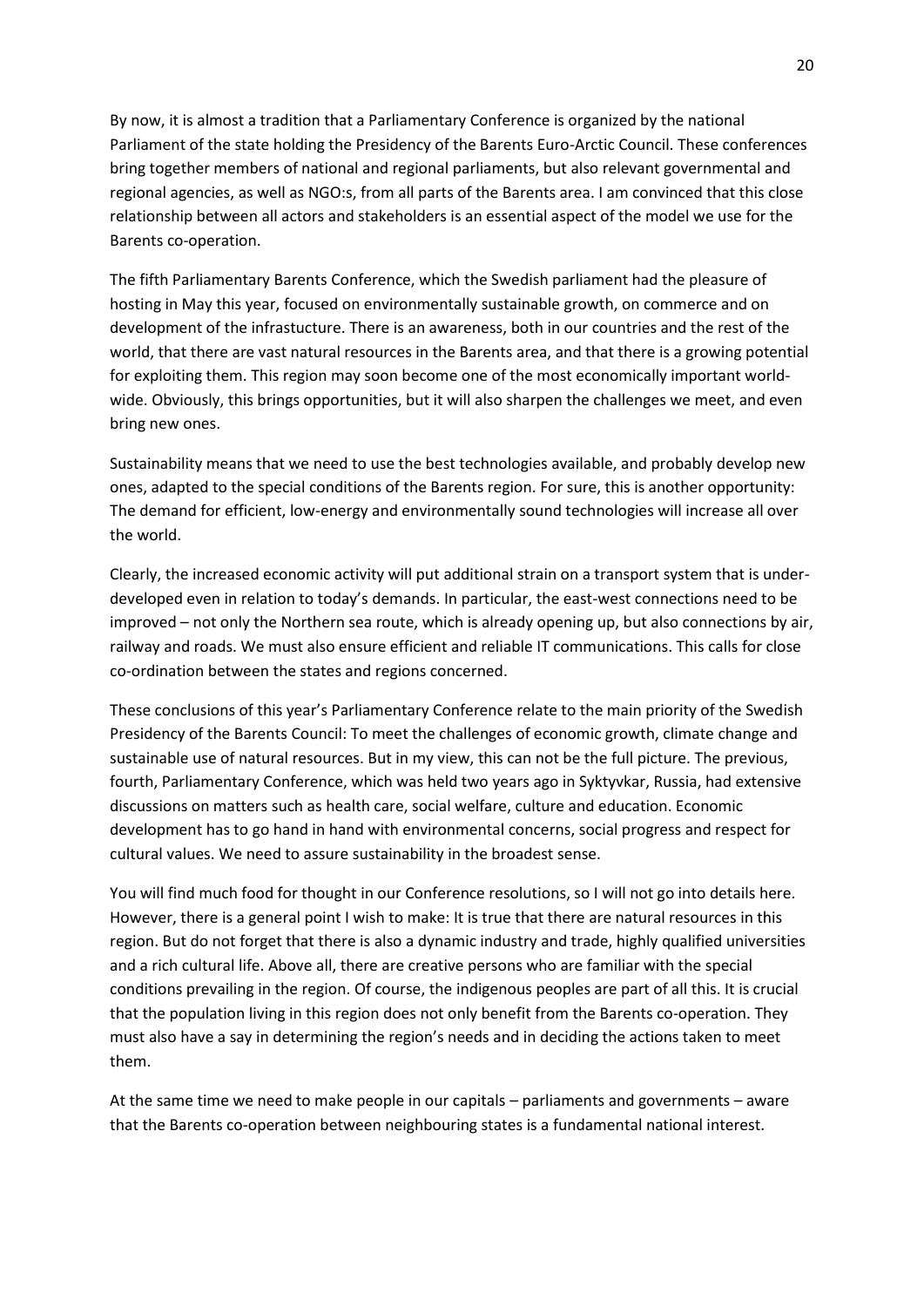I am convinced that scrutiny and debate in parliaments is essential for popular support of the Barents co-operation, not only in the region itself, but as an important element in our national politics and our international relations. I would like to encourage all governments represented here to submit reports to Parliaments, providing a basis for debate and constructive conclusions. In the absence of such a report I myself will bring attention to Barents issues and the co-operation in the Barents Euro-Arctic Council in the debate we shall have on Nordic co-operation in the Swedish Parliament in about two weeks. At the same time I will draw attention to the co-operation in other, partly over-lapping, structures, and to the need for co-ordination among them.

The Parliamentary conferences I have mentioned have demonstrated that there is wide support for using the structures provided by the Barents Cooperation on national and regional levels, in order to develop common assets and resources, and to address common challenges in the region. To a very large extent we all share the aims and ambitions of the Barents Cooperation. We parliamentarians therefore look forward to co-ordinated initiatives from our governments to promote these aims. We stand ready to support such measures, including by allocating the necessary resources. Generally, while Barents co-operation is not yet perfect, the results achieved in a remarkably short time - 18 years – makes it a model for international relations which we can proudly present to other regions of the world.

## <span id="page-20-0"></span>**Lars-Anders Baer, Chairman of Working Group on Indigenous Peoples**

Your Excellencies, Ladies and gentlemen

Allow me first of all to thank the member states of the Barents Council for providing the indigenous peoples' representatives through the Working Group of Indigenous Peoples (WGIP) the opportunity to address the Barents Euro-Arctic Council 13th session 2011 of the role, views and the aspirations of the indigenous peoples in the Barents region. It is also a great pleasure to wish you all very welcome to Sámiland and to the underground of the Sámi traditional territory. This mine is the oldest extractive industry project in the Barents region that is still in full swing. The project as such can and should be used as an example of both best and worst practice in relation with indigenous peoples.

In the contemporary international political discourse concerning the rights of indigenous peoples a paradigm shift has taken place in the beginning of the 21 century. The establishment of the Barents co-operation almost 20 years ago is one dimension of this paradigm shift. A more recent example of this paradigm shift is the newly revised Swedish constitution were the Sámi people are recognized as a distinct "people".

When the UN General Assembly adopted the UN Declaration on the rights of indigenous peoples in September 13th 2007, the Nordic states fully supported the adoption. Only four states voted against, among them Arctic states as USA and Canada. Russia abstained. In recent years these four states have changes their position and now fully support the principles in the declaration. Although Russia abstained the Russian government has been working in the spirit of the declaration, especially highly sensitive questions concerning the rights of indigenous peoples in relation to extractive industry. We of course welcome an elaboration of the Russian positions vis-à-vis the UN Declaration on the rights of indigenous peoples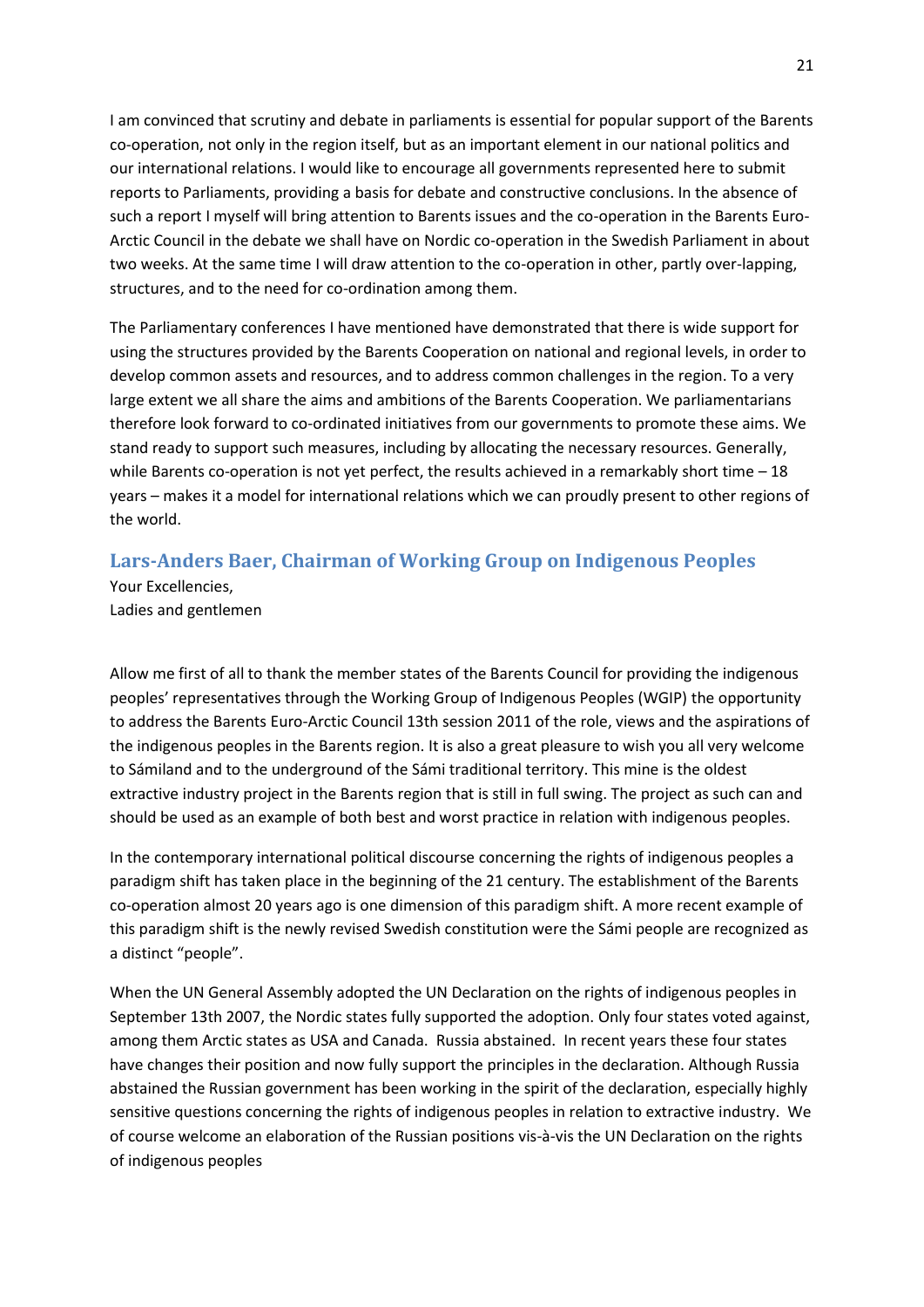The establishment of the Barents Euro-Arctic Council where the indigenous peoples were invited to participate in an innovative way is an important milestone in the acceptance and restoration of the rights of the indigenous peoples.

Since the Barents Euro-Arctic Council 12th session we can see a new trend were indigenous peoples both are given space and economical possibilities to co-operate cross-border in the framework of the Barents Euro-Arctic Council (BEAC) and the Barents Regional Council (BRC).

The First Barents Indigenous Peoples' Congress was held in Kirkenes on February 4th 2010. Altogether 60 delegates, representing the Nenets, the Veps and the Sámi peoples, participated. The Congress agreed on a resolution regarding the role of the indigenous peoples within the formal structure of the Barents cooperation.

The resolution states among others that

By virtue of the rights to self-determination, the Nenets, the Sámi and Vepsian peoples have the rights to represent themselves in international affairs, which include participatory rights in international bodies that address issues of relevance to them.

At the very least, this participatory right amounts to the level of participation indigenous peoples enjoy as Permanent Participants to the Arctic Council.

the Nenets, Sámi and Vepsian peoples´ participation in the BEAC and the BRC must first and foremost be achieved by being granted status as Permanent Participants in BEAC and BRC in the same way as in the Arctic Council.

If BEAC and BRC will embrace this initiative and extend the indigenous participation as Permanent Participants this will be a major step to enhance full indigenous participation in these international bodies.

This initiative has so far received positive response from the concerned stakeholders and WGIP is now invited to participate in the BEAC senior officials meetings.

The 2nd Barents Indigenous Peoples' congress will be held in Kirkenes on 10th of February 2012. I will take the opportunity to invite you to attend the Congress, and also to the International Conference on industrial activities and environmental Challenges in the Barents Region, which will be held back to back, February the 9th, 2012 also in Kirkenes.

Allow me also to express our gratitude for the financial contributions from Sweden and Norway the last two years. Due to this, indigenous peoples in the region have been able to participate in various working groups, and in the Barents Regional Council meetings. The view and the contributions of indigenous peoples' representatives has, as we understand, been an added value to the cooperation. The WGIP looks forward to take an even more active part in future co-operation.

In this context I will especially mention the Indigee –the Indigenous Entrepreneurship project. This project is an excellent example of co-operation between indigenous entrepreneurs and their businesses and their communities in the Barents region. More then 70 indigenous entrepreneurs from four countries have gathered and shared experiences and learned from each other. Already now we can see good results from the Indigee initiative and we foresee a continuation of this project.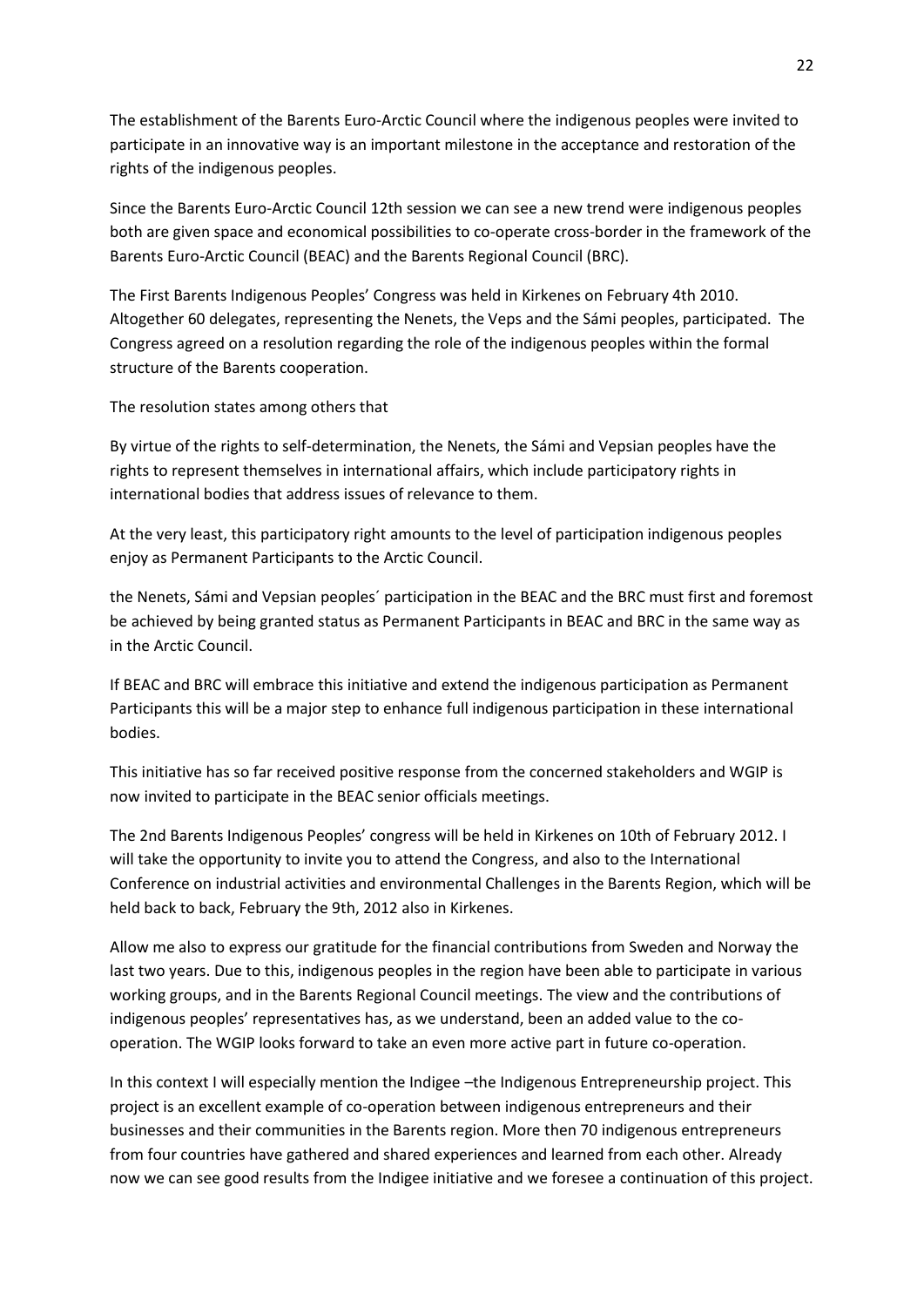Allow me to make a critical remark in the context of recognisation of the rights of indigenous peoples. Unfortunately, as we all know, there is often a gap between such universal norms and the reality which indigenous peoples are faced with on the ground. This is often referred to as "the implementation gap" – between ideals and the reality. The implementation gap is often a consequence of the fact that some governments and national parliaments do not possess the necessary political will to effectively implement their international obligations towards indigenous peoples The Barents co-operation has an important role to bridge this gap.

In closing I want to express that the indigenous peoples in the Barents region have of course the same high expiations on the incoming Norwegian chairmanship as on the outgoing Swedish chairmanship. We welcome the initiative from the Norwegian chairmanship to arrange a meeting in Moscow about the indigenous people's issues in partnership with the Russian government and the indigenous peoples, December 16th this year. This will be, so to speak, an excellent kick off in matters related to indigenous peoples by the incoming the Norwegian Chairmanship of the Barents Council.

Thank you

### <span id="page-22-0"></span>**Alexander Ignatiev, Head of International Barents Secretariat**

Ladies and Gentlemen, Colleagues and Friends,

The task of the International Barents Secretariat is to facilitate further development of cooperation in the Region. Our work has been light and pleasant. Around us we saw aspiration to make the Barents cooperation more dynamic, more close to the needs of the states, regions, and people. Our work has been a part of these common efforts.

First of all I mean favorable political background. One of its most visible manifestation is the Norwegian-Russian Treaty on maritime delimitation and cooperation in the Barents Sea and the Arctic Ocean.

But not only politics, even nature helped us. It's not a joke. Due to the climate change our Region has become more accessible and open for the international community, for new big projects. The Barents Region has become an integral part of the all continental cooperation.

The Barents Council is also developing. Being a political Forum as it was established about 20 years ago, it has been getting features of an international organization, which has already initiated conclusion of the two legally binding intergovernmental agreements – on rescue cooperation and on the establishment of our Secretariat.

Today the Barents Council, and first of all its 16 working groups, cover all the fields of practical cooperation in the Region. The International Barents Secretariat is the only one permanent body of the Council, and it organizes this work, accumulates information, and works out recommendations.

The task number one of the Secretariat is to support priorities and practical activities of both national and regional chairmanships. Sweden, that will hand over the chairman's gavel to Norway today, has announced an eco-efficient economy as its primary target. It means economic growth combined with sustainable use of natural resources, energy efficiency and due note of the climate change. In fact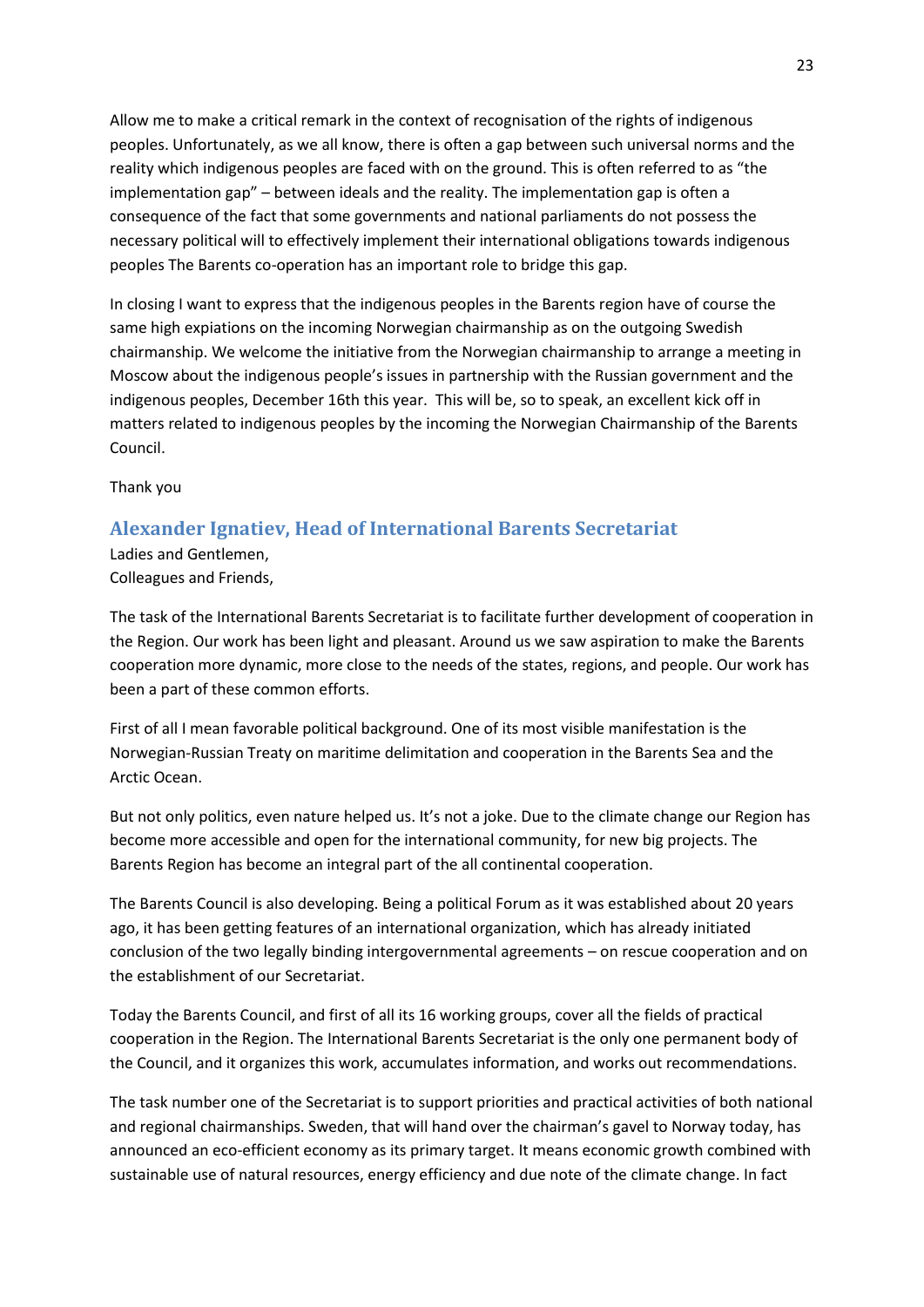the Barents Council has been working on this target from the moment of its establishment and will be working in the future.

Striking changes we can see in the field of transport. The Barents region has become a connecting link between East and West, between America, Europe and Asia. First of all I mean the Northern Sea Route. According to some estimations cargo transport via the NSR would increase 60 times by 2020. Under work are big projects aimed at the development of new transcontinental rail way routes, new aeronautical lines. One of our working groups commenced development of a Barents transport strategy.

From many sided activities in the field of environment I would like to mention work done by our Secretariat in order to develop an Action Plan on the climate change in the Barents Region. An accent will be done on concrete recommendations with linkage to similar work in the Arctic Council.

Another direction – exclusion of so called environmental hot spots or in other words - contaminants. We have already established new organizational structures, that would be dealing with this problem. The IBS has been creating an electronic Information System that would make possible to follow the process of exclusion of hot spots in dynamic.

Today the North, Arctic has become more accessible not only for business but also for people. They bring here their own traditions, mentality, culture. This is a new challenge for the traditional way of living of the indigenous peoples. In the Barents Council we have taken some measures to have the voice of these people to be heard. Now not only representatives of the Working Group of indigenous peoples, but also the peoples themselves – Sami, Veps, Nenets can participate into all Barents structures. Still the question of participation of other Barents indigenous peoples – namely Karelians and Komi – is open.

Our cooperation is not isolated. The Barents Council keeping its unique character joins its efforts with the Partnerships of the Northern Dimension. As a result we can get more solid material basis for our programs and projects. And of course we are strengthening traditional ties with other regional councils in the North. For example recently together with the NCM we have launched the third phase of the project to study climate change impact on the Region.

We have a lot of new plans, ideas. But very often the obstacle for their implementation is lack of financial resources. That's why we welcomed initiative of Sweden to second to the Secretariat a new employee, whose task is to look for resources from national and international institutions to finance cooperation in the Region.

It seems to us that the International Barents Secretariat is on the eve of a new stage in its development. Its primary tasks and forms of activity are more or less clear. The time has come to make more accents on analytical side of the work, to analyze bottle necks of cooperation and prepare suggestions for their elimination. With these words Russia will hand over the post of the Head of the Secretariat to Finland in the near future and wish success in these endeavors.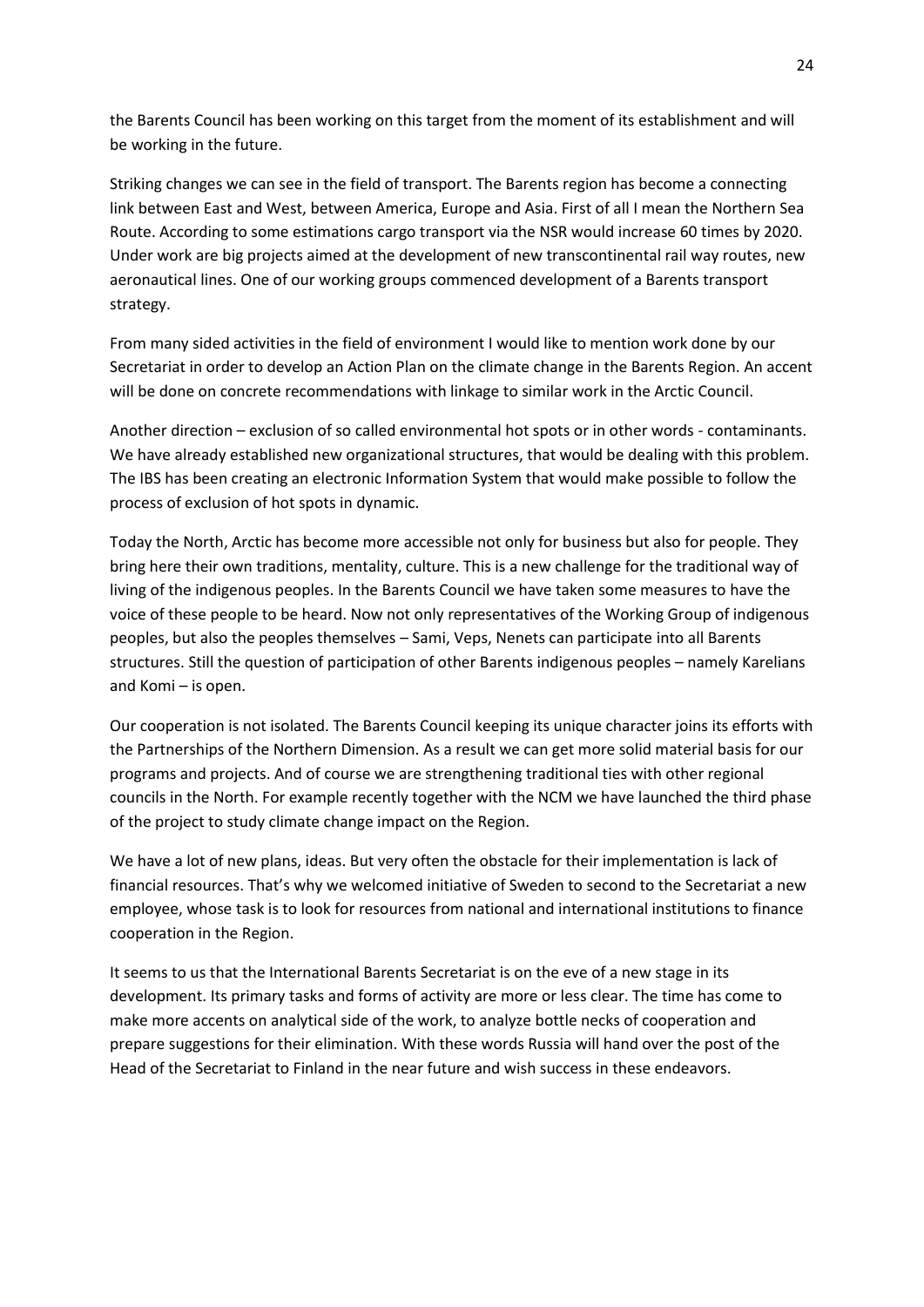# <span id="page-24-0"></span>**Statement of the incoming Norwegian Chairmanship of BEAC**

### <span id="page-24-1"></span>**Foreign Minister Jonas Gahr Støre, Norway**

Dear colleagues, Excellencies, Ladies and gentlemen,

We look forward to chairing the work of BEAC for the next two years. I would go as far as to say that BEAC is one of the most successful and dynamic regional cooperation organisations in the world.

When the Kirkenes declaration was signed on 11 January 1993, the pledge we made was to "provide impetus to existing cooperation and consider new initiatives and proposals". Mission accomplished? Well, both yes and no. The Barents region today and the areas that were envisaged to make up the future Barents region back in 1993 are worlds apart. A quiet revolution has led to a change of atmosphere in our region. Today the general picture is one of trust and confidence, friendship and close contacts; in short, normal and normalised relations. This has been achieved in less than 20 years.

We must build on this. Our chairmanship will be characterised by continuity and adaptation. The cooperation must continue to be a major instrument for building an area of stability, confidence and sustainable development in Northern Europe.

I would like to say a few words about the Troms County Council chairmanship of the Barents Regional Council, which has been particularly active. Cooperation with all regional entities has been strengthened, important processes and issues such as business development, infrastructure and transport, environment and culture have been addressed. Cooperation agreements between counties have contributed greatly to the overall aims of BEAC. Growing cooperation with EU bodies is also an asset, as is the growing cooperation between regional legislators. We would like to thank Pia Svendsgaard and her staff at Troms County Council for their assiduous work. We now look forward to fruitful cooperation with the new chair of the BRC, Norrbotten. It is impossible to imagine the Barents cooperation without its regional pillar.

During our chairmanship we will highlight and promote the Barents region as a resource-rich region in Europe.

The Barents region is immensely rich in natural resources: oil and gas, fish and seafood, forests, minerals, metals. But not least, the region is rich in human resources.

The Barents region has a highly skilled labour force, a range of universities and other centres of learning, research and scientific centres and industrial clusters - boasting world-leading technology for the safe environmental management of natural resources in Arctic conditions. And it is by far the most populated area in the whole Arctic region.

The region provides raw materials to European and distant markets, but the rich resources are also processed in the region. We want to foster environmentally-friendly industrial development in the region.

The indigenous peoples - with their invaluable traditional knowledge - must play an active role in the modern development of the Barents region. We want to further support the Working Group of Indigenous Peoples and strengthen its cooperation with other actors.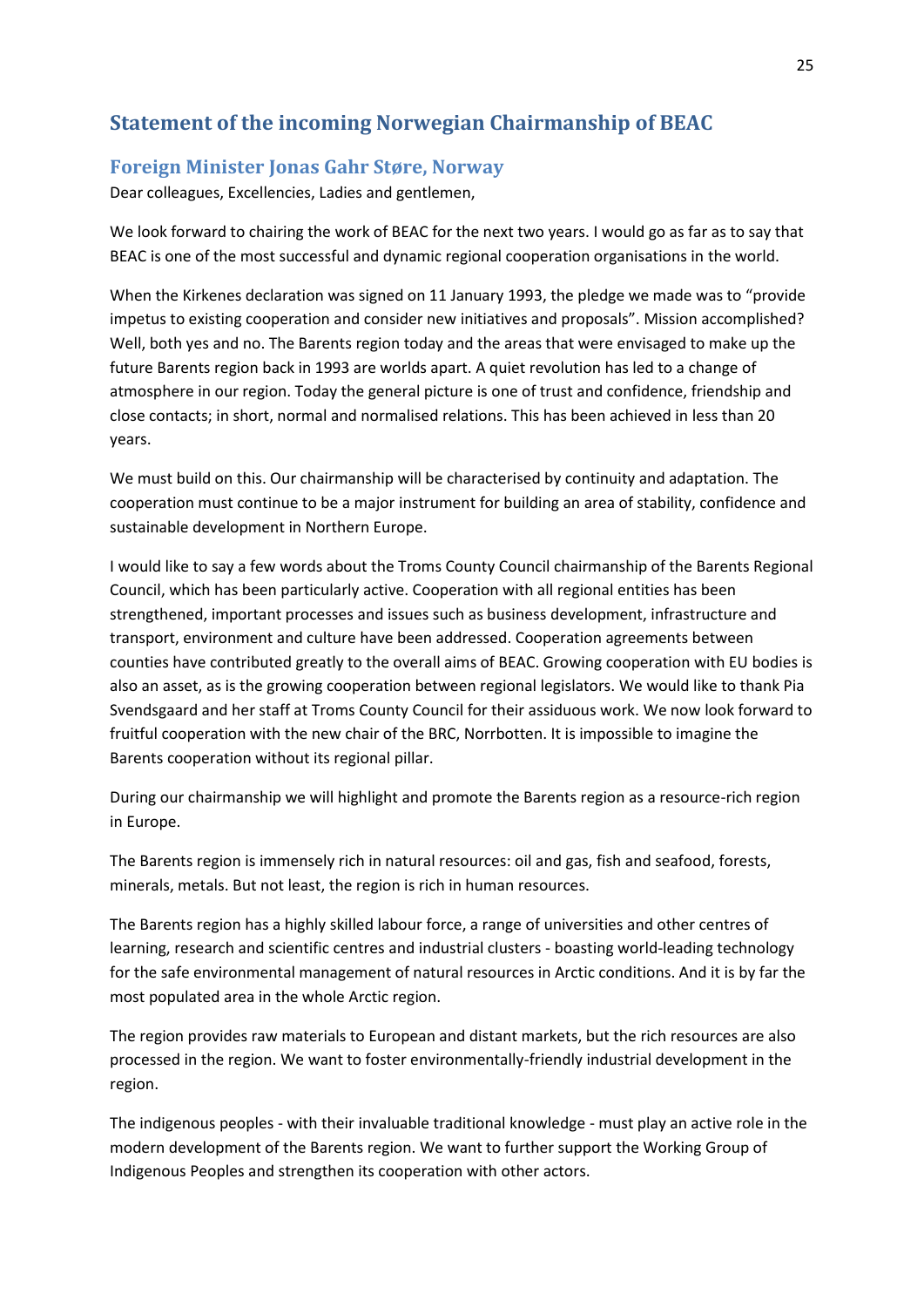Much has been achieved since the Barents cooperation was established in 1993. The greatest achievement is an overall normalisation of human relations, people-to-people contact. Local and regional cross-border activities have provided a form of "soft security" and laid the foundation for mutual trust and confidence between good neighbours. But there are still challenges. We must be able to respond adequately and adapt to these new challenges and new realities.

We will celebrate the 20th anniversary of the BEAC in Kirkenes in 2013. This will be an occasion to look back and take stock, but first and foremost to look ahead at the challenges and opportunities presenting themselves in the next 20 years. A new Kirkenes Declaration will be called for, a Kirkenes II, where we define future strategic priorities for the Barents cooperation.

The Norwegian chairmanship will work for continuity and adaptability, with three main priorities:

1. Sustainable economic and industrial development

International development, climate change and the global demand for resources have all contributed to the ever-growing attention directed towards the High North and the Barents Region. The extraction of metals and minerals may become an even more important activity in the region, including the regional processing of raw materials. However, for this to occur there must be a major concerted effort to develop transport links and logistics. International cooperation in this field is crucial. The Barents cooperation can play a key role in this work.

### 2. Environmentally safe and climate friendly development based on knowledge

Our aim is to implement the highest environmental standards using the scientific potential of the region as well as international research and cooperation in this field. Corporate social responsibility and ethical standards must be high on the agenda. Continued support will be given to efforts in the areas of renewable energy and energy efficiency, as well as to the activities aimed at eliminating the environmental "Hot Spots". Cross-sector activities are important. Norway will arrange a "Vadsø II"conference on climate change. The work on an action plan for climate change in the Barents region is a high priority.

#### 3. The human dimension

Activities and contacts between ordinary citizens is the true foundation of the Barents cooperation. The broad cultural cooperation is at its core. We will also continue to encourage and support other important cooperation areas such as health and social issues, sports, youth, education, science and research, tourism, and emergency and rescue cooperation. Good networks and close contacts across borders and between regions are necessary for building a regional identity.

Interaction between the national and regional levels is a particular feature of the Barents cooperation. As chair of the Council, Norway intends to cooperate closely with the chair of the Barents Regional Council (BRC), Norrbotten. The working groups are the practical instruments of our cooperation. We will make every effort to support and stimulate their work. The International Barents Secretariat (IBS) in Kirkenes is a valuable centre for coordinating activities in the Barents region. For the Norwegian Chairmanship, the Norwegian Barents Secretariat in Kirkenes is also an important partner and implementing party for practical project cooperation. Enhanced cross-border cooperation is an integral part of the general Barents cooperation. Finally, it is our aim to coordinate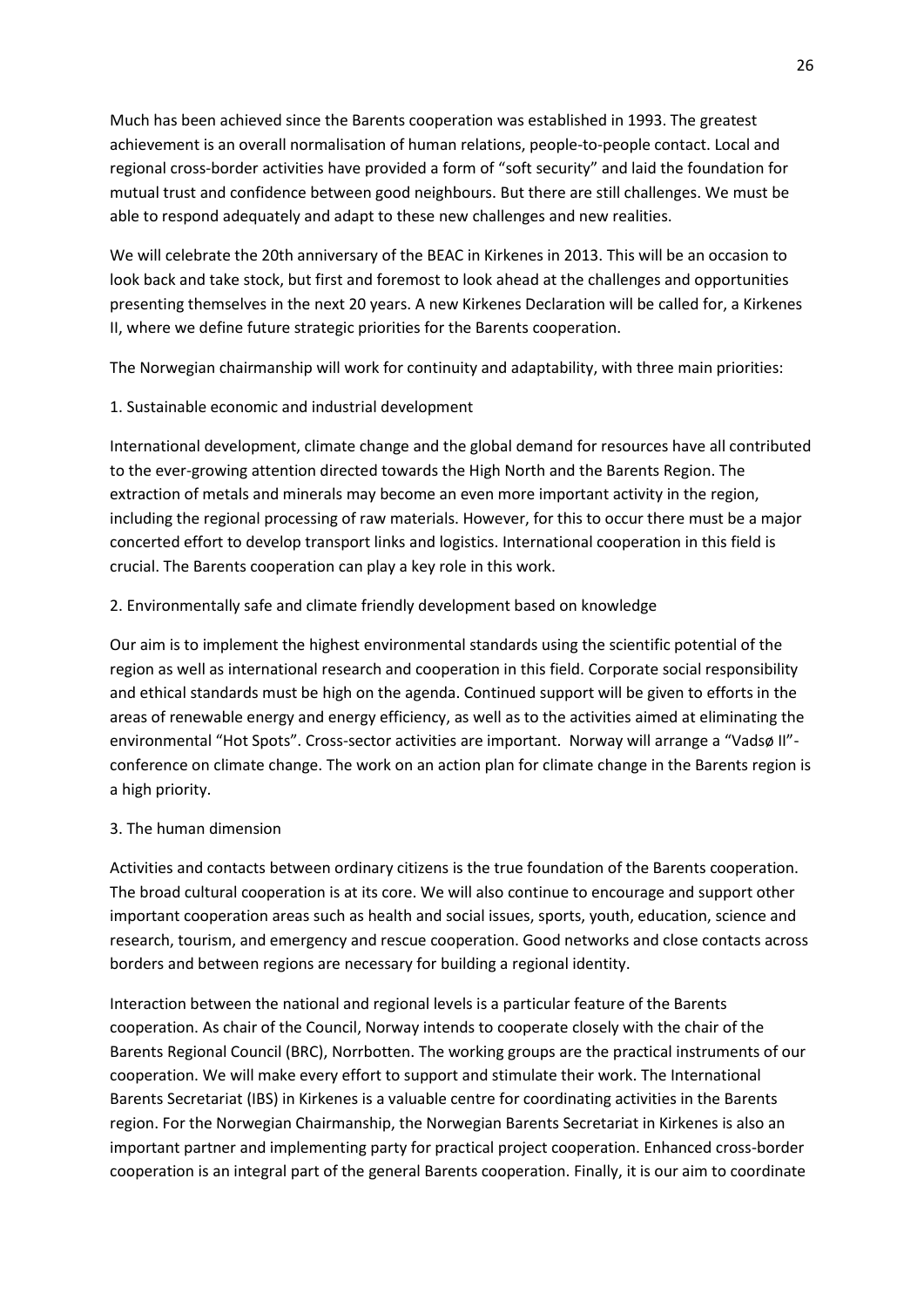the work in the BEAC with other regional organisations and bodies, the Arctic Council, the Council of the Baltic Sea States, the Nordic Council of Ministers and the Northern Dimension.

We intend to play an active role as chair of BEAC. We will organise several seminars, conferences and political meetings on important issues. And we aim to mark the 20th anniversary of the Kirkenes Declaration with a high level meeting in Kirkenes in 2013. We encourage the active participation of all Barents actors on all levels. Together we can and will move forward, and make the Barents cooperation ever more visible and relevant.

# <span id="page-26-0"></span>**Speeches at the Session in original languages**

### <span id="page-26-1"></span>**Egil Olli, President of the Norwegian Sami Parliament**

Ministarat, álgoálbmot ja earát dás;

Mun giittán go mun lean ožžon moadde minuhta Norgga olgoriikaministara sáhkavuorroáiggis.

Mun anán dan go Norgga olgoriikaministtar lea bovden mu Barents-ráđi ovdagotti badjelii váldimii odne hui alla árvvus.

Barentsguovllus leat ollu rikkis luondduresurssat. Geográfalaš guovlu lea oalle viiddis. Barentsguovllus ásset álgoálbmogat

Oktasaš julggaštusas nummir 25:as namuhuvvojit máŋggalágan bealit mat gusket álgoálbmogiidda. Dáid beliide galgá addojuvvot erenoamáš fuomášupmi dávistettiin ON álgoálbmotjulggaštussii. Mun rámiidan dán.

Dasto áiggun mun čujuhit ON bargui ON álgoálbmotjulggaštusa ja olmmošvuoigatvuođaid vuođul:

- ON erenoamášdieđiheaddji James Anaya raporta mii guoská sámiide Suomas, Ruoŧas ja Norggas.

- Dasto James Anaya jahkásaš raporttat 2010 ja 2011 mat gusket fitnodagaid ovddasvástádussii luondduriggodagaid roggama oktavuođas álgoálbmotguovlluin.

- ON erenoamášráđđeaddi John Ruggie lea ovddidan bagadeaddji prinsihpaid dasa movt fitnodagat galget čuovvut olmmošvuoigatvuođaid.

Deaŧalaš lea ahte stáhtat guldalit ON barggu dálá ja boahtteáiggi rávvagiid.

Mun jáhkán ahte dat go guldalit dán lágan rávvagiid buvttiha buriid čovdosiid sihke álgoálbmogiidda, stáhtaide ja fitnodagaide proseassaid oktavuođas mat gusket luondduresurssaid roggamii Barentsguovllus.

Loahpas deattuhan mun ahte álgoálbmotovddastus Barents-ovttasbarggus ferte ovddiduvvot. Dat ferte dávistit álgoálbmogiid iežaset oktasaš oainnuide dán lágan ovddastusa ektui.

Mun háliidan sávvat Norgii lihku ovdagoddin ja Barents-ovttasbarggu 20-jagi ávvudemiid ráhkkanemiiguin ja čađahemiin 2013:s

Giitu sáni ovddas.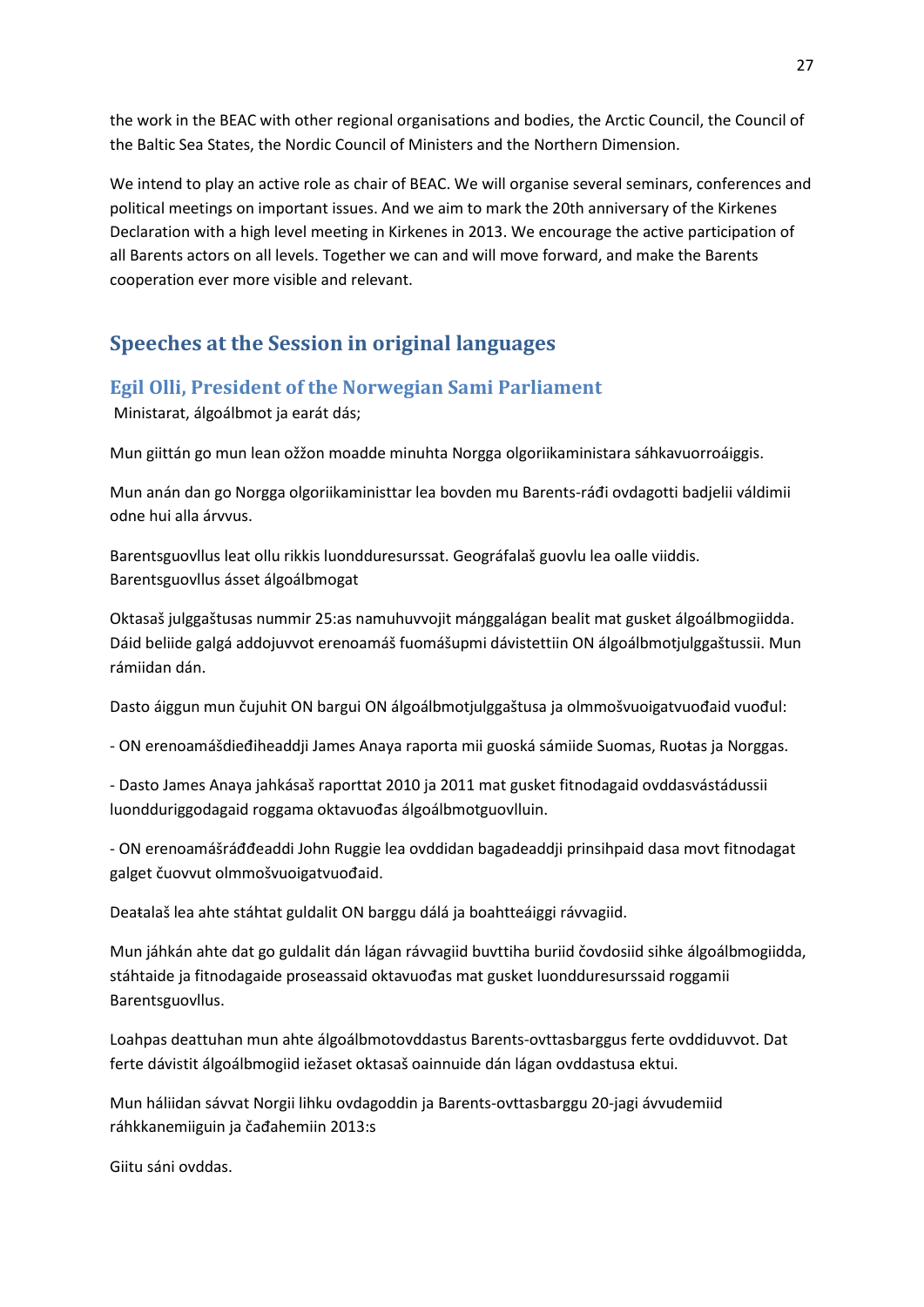Jeg takker for at jeg får noen minutter av utenriksministerens taletid.

At utenriksministeren har invitert meg med på overtakelsen av formannskapet til Barentsrådet her i dag setter jeg svært stor pris på.

Barentsregionen er rik på naturressurser. Det geografiske området er enormt. I Barentsregionen bor det urfolk.

I joint communiquè nr 25 så nevnes forskjellige forhold som berører urfolk. Disse forhold skal gis spesiell oppmerksomhet i tråd med FNs urfolkserklæring. Jeg berømmer en slik tilnærming.

Samtidig vil jeg vise til FN- arbeid med utspring fra FNs urfolkserklæring og menneskerettighetene:

- FNs spesialrapportør James Anayas rapport som omhandler samene i Finland, Sverige og Norge.

- Videre James Anayas årlige rapporter fra 2010 og 2011 som handler om bedrifters ansvar og utvinning av naturressurser på urfolksområder.

- FNs spesialrådgiver John Ruggie har utviklet veiledende prinsipper for bedrifters etterfølgelse av menneskerettighetene.

Anbefalingene fra eksisterende og fremtidig FN arbeid er det viktig at statene gjennomfører.

Jeg tror at å lytte til denne type råd vil bidra til gode løsninger både for urfolk, stat og bedrifter i prosesser tilknyttet utvinning av naturressursene i Barentsregionen.

Avslutningsvis understreker jeg at urfolksrepresentasjonen i Barentssamarbeidet må utvikles videre. Den må samsvare urfolkenes egne omforente synspunkter om egen representasjon.

Jeg vil ønske Norge lykke til som formannskap og med forberedelsene og gjennomføringen av 20 års jubileum for Barentssamarbeidet i 2013.

Takk for ordet.

### <span id="page-27-0"></span>**Foreign Minister Sergey Lavrov, Russian Federation**

Прежде всего, хотел бы выразить признательность Министру иностранных дел Швеции господину Карлу Бильдту и властям г.Кируна за радушный прием и гостеприимство.

СБЕР как формат регионального сотрудничества на Севере Европы является уникальной организацией. По сути дела он в постоянном режиме генерирует объединительную повестку дня – как на муниципальном, так и на макрорегиональном уровнях.

Происходящие в регионе и мире изменения не только порождают новые вызовы, но и открывают дополнительные возможности, побуждают к более активным действиям по решению стоящих задач. Подписанный в сентябре прошлого года российско-норвежский Договор о разграничении морских пространств и сотрудничестве в Баренцевом море и Северном Ледовитом океане позволяет на прочной основе международного права и доброй воли задействовать существенный потенциал расширения взаимовыгодного экономического сотрудничества. Договор служит примером регулирования отношений в северных широтах через согласование баланса интересов.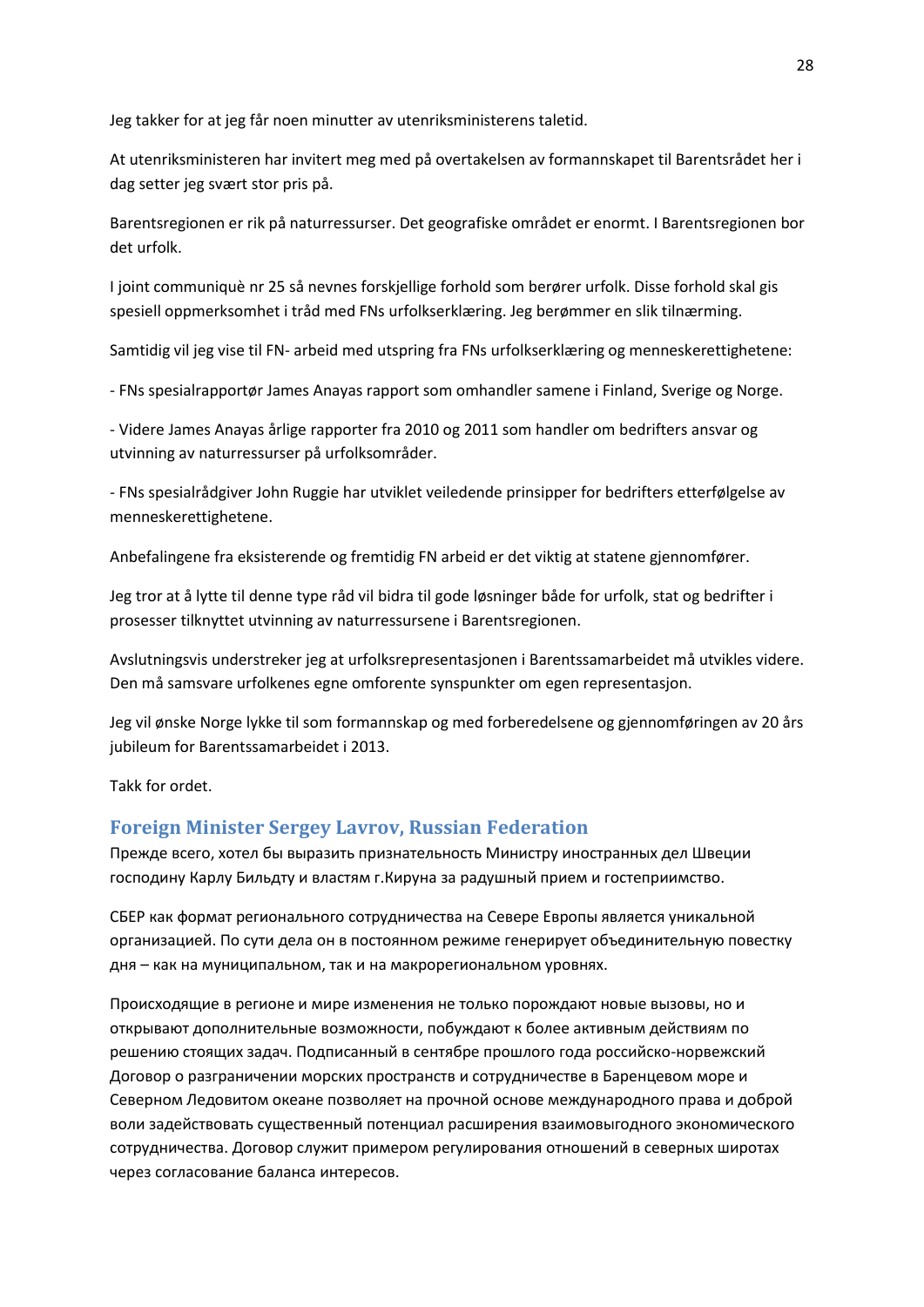В Совместном коммюнике, которое мы одобрим сегодня, содержатся важные положения, задающие алгоритм наших совместных действий по борьбе с серьезными вызовами, с которыми сталкивается регион. В ряду наиболее актуальных – изменение климата, которое носит не только глобальный характер, но и имеет ярко выраженное региональное, северное преломление, поскольку затрагивает традиционный образ жизни и деятельность коренных народов Севера. Приветствуем разработку в СБЕР «Плана действий по вопросам изменения климата в Баренцевом регионе», активное участие в ней представителей Рабочей группы по вопросам коренных народов. С российской стороны весомый вклад в подготовку соответствующих рекомендаций намерен внести Кольский научный центр РАН.

Полезной площадкой для углубленного и заинтересованного обмена мнениями по всему спектру региональных проблем на Севере стал международный форум «Арктика – территория диалога», второе заседание которого состоялось 22-23 сентября нынешнего года в Архангельске.

В центре дискуссии не случайно были проблемы транспорта. Ускоренное таяние льдов может впервые придать нашему региону не только геополитическое, но и новое, геоэкономическое звучание, причем не только с точки зрения облегчения доступа к природным ресурсам. Открываются перспективы использования Северного морского пути (СМП) как кратчайшего водного маршрута между Севером Европы и Азиатско-Тихоокеанским регионом. По оценкам специалистов, к 2020 году объем грузоперевозок по Севморпути может возрасти до 60-65 млн. тонн в год.

Создание комплексной транспортной системы в Арктике в целях обеспечения морских перевозок в акватории СМП является составной частью государственной политики России в регионе. Подготовлен проект Федерального закона, регулирующего все аспекты судоходства в акватории Северного морского пути, который внесен на рассмотрение Государственной Думы Федерального Собрания Российской Федерации.

В возможностях практического использования СМП представители всех государств-членов СБЕР могли наглядно убедиться на международной конференции, организованной Советом Безопасности России во время перехода 6-11 августа нынешнего года на борту атомного ледокола «Ямал».

Глобальный потенциал Севморпути следует в полной мере учитывать при разработке Баренцевым региональным советом единой стратегии развития транспортных сетей в регионе с выходом на интегрированную мультимодальную систему.

Ресурсы нашего региона, обуславливающие его серьезные конкурентные преимущества и повышенный международный интерес к нему, – это не только железная руда, никель или нефть, не только биоресурсы. Безусловно, запасы сырья в регионе значительны. Но не стоит ждать их истощения, чтобы перейти на новый уровень развития. Как сказал один мыслитель, каменный век завершился не потому, что кончились камни.

На наш взгляд, следует активно поощрять развитие человеческого потенциала – содействовать налаживанию высокотехнологических производств и формированию инновационных центров.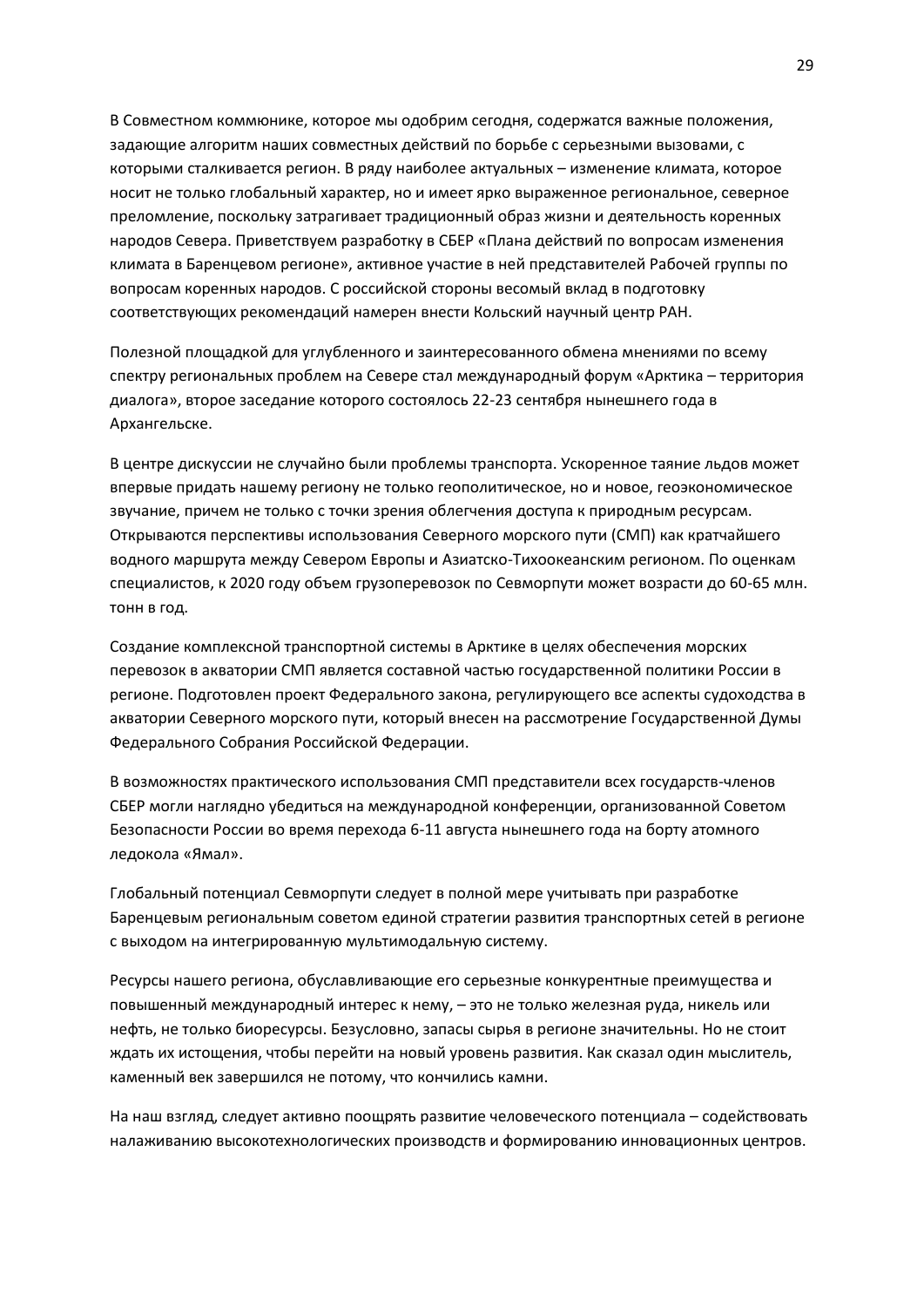Сообща нам вполне по силам сделать Баренцев/Евроарктический регион передовой, хорошо развитой частью Европы.

Способствовать этому призвана концепция «кластеров роста», которая отражена в Совместном коммюнике. Призываем к более тесному объединению усилий приграничных регионов для создания перспективных продуктов и технологий, способных активно привлекать инвестиции, генерировать научно-технические и организационные инновации, стимулировать социальноэкономическое развитие населенных пунктов, учитывая интересы коренных народов.

Одной из важных задач, способных изменить облик региона к лучшему, видится содействие расширению контактов между людьми. Россия и Норвегия сделали первый шаг, подписав Соглашение об упрощении взаимных поездок жителей приграничных территорий. На повестке дня – продвижение к либерализации в региональном контексте, а в идеале надо вести речь об отмене визового режима между всеми нашими странами и между Россией и ЕС. В принимаемом нами сегодня коммюнике акцентируется важность данного направления совместной работы. Надеемся, что этот тезис получит практическое воплощение.

Особое значение имеет координация деятельности северных региональных советов при сохранении самостоятельности и идентичности каждого из них. Полезной была встреча председательств четырех северных советов на уровне заместителей министров иностранных дел в сентябре 2009 г. в Санкт-Петербурге. Поддерживаем инициативу Норвегии о проведении второй встречи до конца нынешнего года.

#### Уважаемые коллеги,

Заслуживают позитивной оценки предпринятые шведским председательством в СБЕР усилия по углублению взаимодействия в области защиты окружающей среды, энергоэффективности и энергосбережения, перехода к «чистой экономике», развития сотрудничества спасательных служб, адаптации к изменению климата. Надеемся, что норвежское председательство сохранит преемственность в деятельности Совета на этих и других направлениях регионального сотрудничества.

На «вахту» Норвегии придется юбилей – 20-летие СБЕР, который мы будем отмечать в январе 2013 г. За этот период облик региона кардинально изменился. Взаимодействие из эпизодических обменов делегациями переросло в полномасштабное и многоплановое партнерство. Мы стали ближе друг к другу, начали действовать, сопрягая свои приоритеты с задачами регионального развития и объединяя усилия в целях достижения синергии. Сегодня наш регион наглядно подтверждает возможность конвертировать политическую волю в конкретные дела по повышению благосостояния и социальной защищенности людей, живущих на Севере Европы. Нам надо продолжать идти именно в этом направлении.

Благодарю за внимание.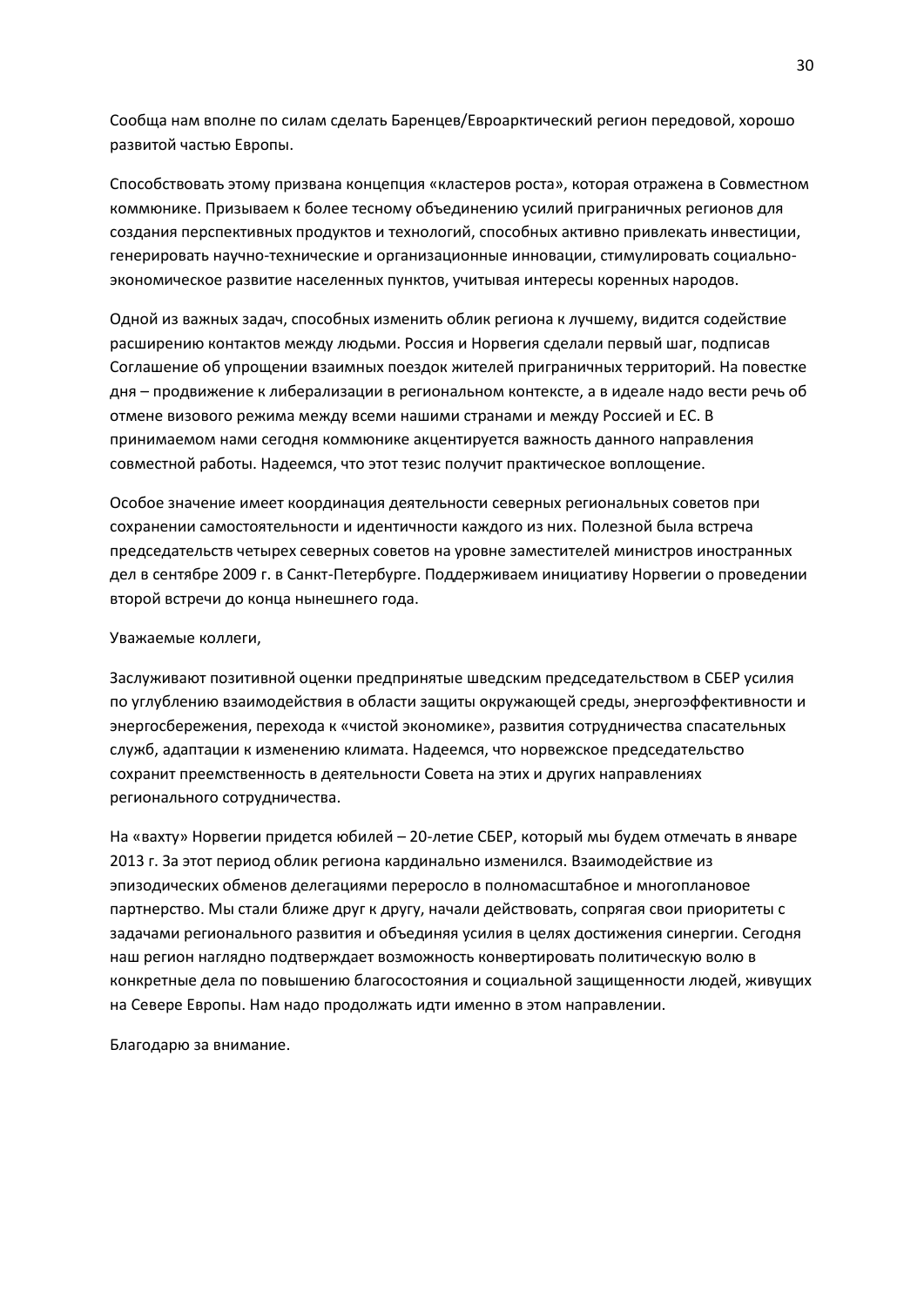## <span id="page-30-0"></span>**Alexander Ignatiev, Head of International Barents Secretariat**

Дамы и господа, Друзья,

Задача Международного Баренцева Секретариата - содействовать дальнейшему подъему сотрудничества в нашем регионе. Работать нам легко и приятно. Наши усилия - часть общих устремлений сделать Баренцево сотрудничество более динамичным, более близким к потребностям государств, регионов, людей.

Прежде всего – это благоприятный политический фон. Одно из его ярких проявлений – российско-норвежский Договор о разграничении морских пространств и сотрудничестве в Баренцевом море и Северном Ледовитом океане.

Но не только политика, даже природа помогала нам. Это не шутка. Происходящие изменения климата сделали наш регион более доступным и открытым для международного сообщества, для новых как по масштабу, так и по качеству проектов. Баренцев регион все больше становится неотъемлемой частью общеконтинентального сотрудничества.

Трансформируется и сам Совет Баренцева региона. Оставаясь политическим форумом, как это было задумано почти 20 лет назад его создателями, он приобретает черты международной организации, в рамках которой уже родились два юридически обязывающих межправительственных соглашения – о сотрудничестве спасательных служб и о создании нашего Секретариата.

Сегодня органы Баренцева Совета, прежде всего его 16 рабочих групп, покрывают все сферы практического взаимодействия в регионе. Международный Баренцев Секретариат, как единственный постоянный орган Совета, организует эту работу, аккумулирует информацию, дает рекомендации.

Первейшая задача Секретариата – поддержка приоритетов и практических усилий действующих председательств как на национальном, так и региональном уровне. Швеция, сегодня передающая председательский молоток Норвегии, поставила задачу строительства в регионе «экоэффективной экономики», что означает экономический рост в сочетании с устойчивым использованием природных ресурсов, энергоэффективностью и учетом изменений климата. По-существу – это сквозная цель, над которой с момента своего основании работает и будет работать Совет.

Кардинальные подвижки происходят в области транспорта. Баренцев регион становится связующим звеном между Востоком и Западом, между Америкой, Европой и Азией. Это прежде всего Северный морской путь. По некоторым оценкам, объем перевозимых грузов по нему к 2020 году возрастет более чем в 60 раз. В работе крупные проекты по развитию трансконтинентальных железнодорожных магистралей, новых авиационных трасс. Готовится стратегия развития транспорта в Баренцевом регионе.

Из всего многообразия деятельности в области охраны окружающей среды упомяну работу нашего Секретариатом по выработке т.н. Плана действий в Баренцевом регионе в связи с изменениями климата. Будет сделан акцент на конкретные рекомендации, учтена аналогичная работа в Арктическом Совете.